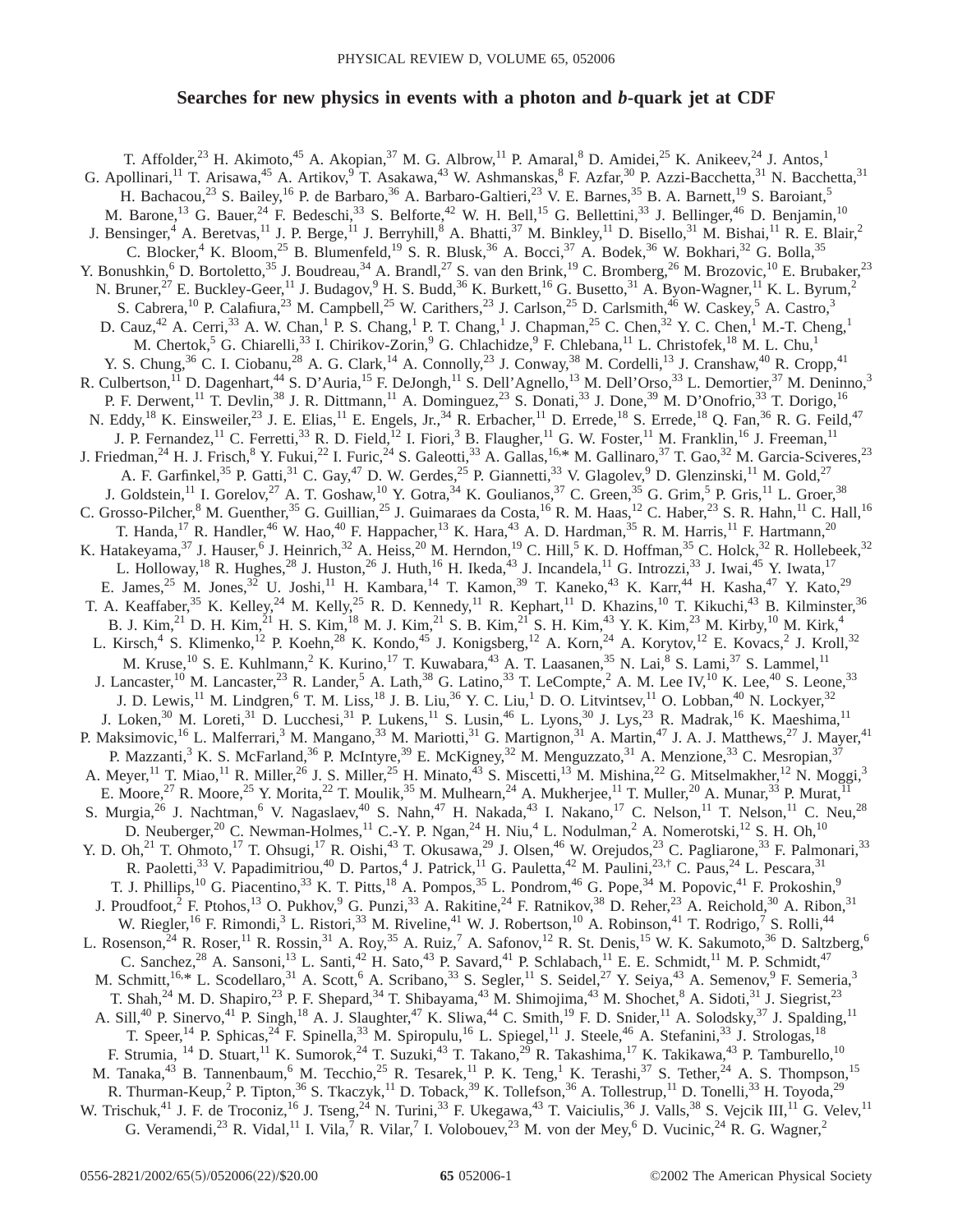R. L. Wagner,<sup>11</sup> N. B. Wallace,<sup>38</sup> Z. Wan,<sup>38</sup> C. Wang,<sup>10</sup> M. J. Wang,<sup>1</sup> B. Ward,<sup>15</sup> S. Waschke,<sup>15</sup> T. Watanabe,<sup>43</sup> D. Waters,<sup>30</sup>

T. Watts,<sup>38</sup> R. Webb,<sup>39</sup> H. Wenzel,<sup>20</sup> W. C. Wester III,<sup>11</sup> A. B. Wicklund,<sup>2</sup> E. Wicklund,<sup>11</sup> T. Wilkes,<sup>5</sup> H. H. Williams,<sup>32</sup>

P. Wilson,<sup>11</sup> B. L. Winer,<sup>28</sup> D. Winn,<sup>25</sup> S. Wolbers,<sup>11</sup> D. Wolinski,<sup>25</sup> J. Wolinski,<sup>26</sup> S. Wolinski,<sup>25</sup> S. Worm,<sup>27</sup> X. Wu,<sup>14</sup>

J. Wyss,<sup>33</sup> W. Yao,<sup>23</sup> G. P. Yeh,<sup>11</sup> P. Yeh,<sup>1</sup> J. Yoh,<sup>11</sup> C. Yosef,<sup>26</sup> T. Yoshida,<sup>29</sup> I. Yu,<sup>21</sup> S. Yu,<sup>32</sup> Z. Yu,<sup>47</sup> A. Zanetti,<sup>42</sup>

F. Zetti, $^{23}$  and S. Zucchelli<sup>3</sup>

<sup>~</sup>CDF Collaboration! *Institute of Physics, Academia Sinica, Taipei, Taiwan 11529, Republic of China*

*Argonne National Laboratory, Argonne, Illinois 60439*

*Istituto Nazionale di Fisica Nucleare, University of Bologna, I-40127 Bologna, Italy*

*Brandeis University, Waltham, Massachusetts 02254*

*University of California at Davis, Davis, California 95616*

*University of California at Los Angeles, Los Angeles, California 90024*

*Instituto de Fisica de Cantabria, CSIC-University of Cantabria, 39005 Santander, Spain*

*Enrico Fermi Institute, University of Chicago, Chicago, Illinois 60637*

*Joint Institute for Nuclear Research, RU-141980 Dubna, Russia*

*Duke University, Durham, North Carolina 27708*

*Fermi National Accelerator Laboratory, Batavia, Illinois 60510*

*University of Florida, Gainesville, Florida 32611*

*Laboratori Nazionali di Frascati, Istituto Nazionale di Fisica Nucleare, I-00044 Frascati, Italy*

*University of Geneva, CH-1211 Geneva 4, Switzerland*

*Glasgow University, Glasgow G12 8QQ, United Kingdom*

*Harvard University, Cambridge, Massachusetts 02138*

*Hiroshima University, Higashi-Hiroshima 724, Japan*

*University of Illinois, Urbana, Illinois 61801*

*The Johns Hopkins University, Baltimore, Maryland 21218*

<sup>20</sup>Institut für Experimentelle Kernphysik, Universität Karlsruhe, 76128 Karlsruhe, Germany

*Center for High Energy Physics, Kyungpook National University, Taegu 702-701, Korea;*

*Seoul National University, Seoul 151-742, Korea;*

*and SungKyunKwan University, Suwon 440-746, Korea*

*High Energy Accelerator Research Organization (KEK), Tsukuba, Ibaraki 305, Japan*

*Ernest Orlando Lawrence Berkeley National Laboratory, Berkeley, California 94720*

*Massachusetts Institute of Technology, Cambridge, Massachusetts 02139*

*University of Michigan, Ann Arbor, Michigan 48109*

*Michigan State University, East Lansing, Michigan 48824*

*University of New Mexico, Albuquerque, New Mexico 87131*

*The Ohio State University, Columbus, Ohio 43210*

*Osaka City University, Osaka 588, Japan*

*University of Oxford, Oxford OX1 3RH, United Kingdom*

*Universita di Padova, Istituto Nazionale di Fisica Nucleare, Sezione di Padova, I-35131 Padova, Italy*

*University of Pennsylvania, Philadelphia, Pennsylvania 19104*

*Istituto Nazionale di Fisica Nucleare, University and Scuola Normale Superiore of Pisa, I-56100 Pisa, Italy*

*University of Pittsburgh, Pittsburgh, Pennsylvania 15260*

*Purdue University, West Lafayette, Indiana 47907*

*University of Rochester, Rochester, New York 14627*

*Rockefeller University, New York, New York 10021*

*Rutgers University, Piscataway, New Jersey 08855*

*Texas A&M University, College Station, Texas 77843*

*Texas Tech University, Lubbock, Texas 79409*

*Institute of Particle Physics, University of Toronto, Toronto, Canada M5S 1A7*

*Istituto Nazionale di Fisica Nucleare, University of Trieste/Udine, Trieste, Italy*

*University of Tsukuba, Tsukuba, Ibaraki 305, Japan*

*Tufts University, Medford, Massachusetts 02155*

*Waseda University, Tokyo 169, Japan*

*University of Wisconsin, Madison, Wisconsin 53706*

*Yale University, New Haven, Connecticut 06520*

(Received 2 June 2001; published 7 February 2002)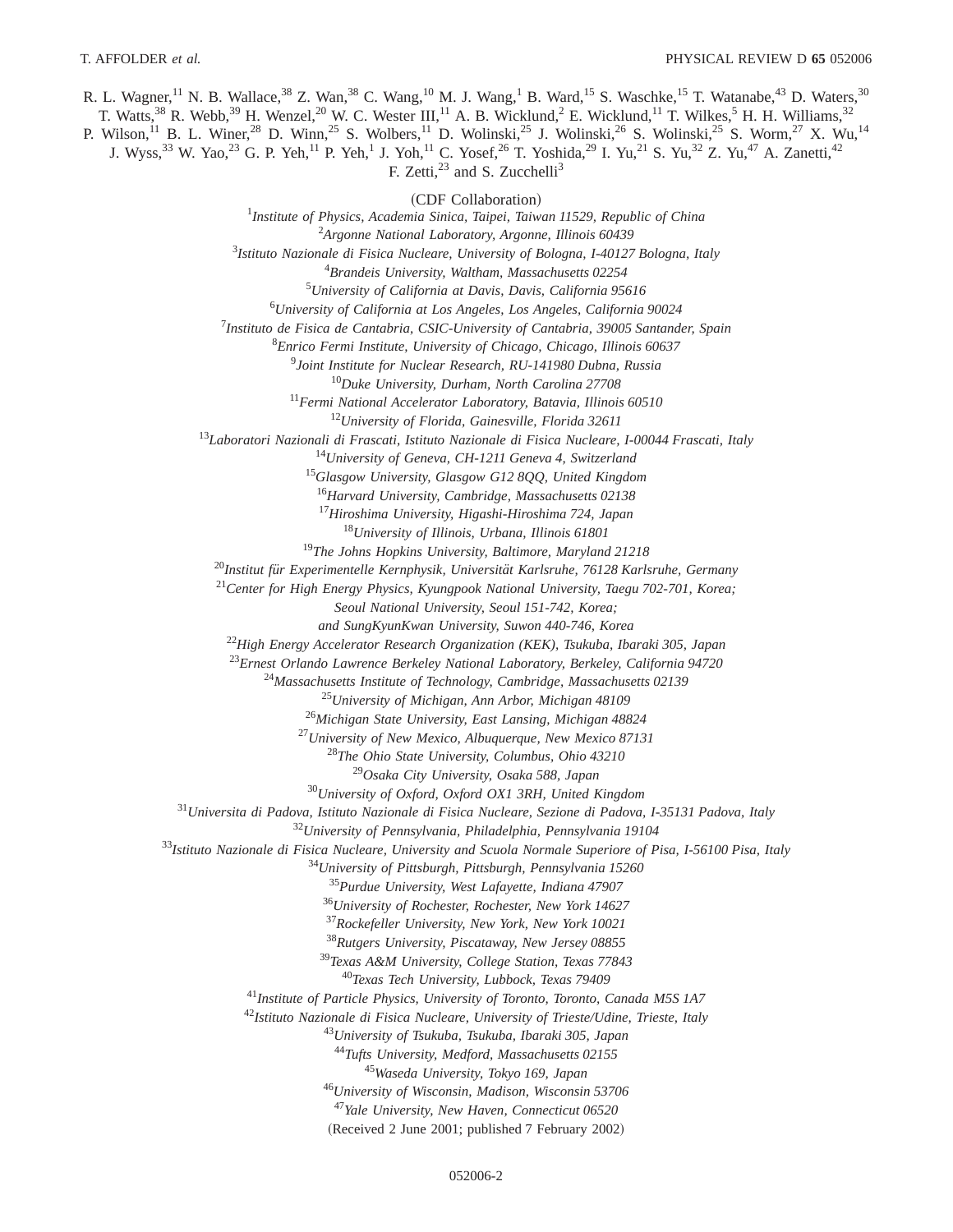We have searched for evidence of physics beyond the standard model in events that include an energetic photon and an energetic *b*-quark jet, produced in 85 pb<sup>-1</sup> of  $\bar{p}p$  collisions at 1.8 TeV at the Tevatron Collider at Fermilab. This signature, containing at least one gauge boson and a third-generation quark, could arise in the production and decay of a pair of new particles, such as those predicted by supersymmetry, leading to a production rate exceeding standard model predictions. We also search these events for anomalous production of missing transverse energy, additional jets and leptons  $(e, \mu$  and  $\tau)$ , and additional *b* quarks. We find no evidence for any anomalous production of  $\gamma b$  or  $\gamma b + X$  events. We present limits on two supersymmetric models: a model where the photon is produced in the decay  $\tilde{\chi}^0_2 \rightarrow \tilde{\chi}^0_1$ , and a model where the photon is produced in the neutralino decay into the gravitino LSP,  $\tilde{\chi}_1^0 \rightarrow \gamma \tilde{G}$ . We also present our limits in a modelindependent form and test methods of applying model-independent limits.

DOI: 10.1103/PhysRevD.65.052006 PACS number(s): 13.85.Rm, 13.85.Qk, 14.80.Ly

## **I. INTRODUCTION**

As the world's highest-energy accelerator, the Fermilab Tevatron collider provides a unique opportunity to search for evidence of physics beyond the standard model. There are many possible additions to the standard model, such as extra spatial dimensions, additional quark generations, additional gauge bosons, quark and lepton substructure, weak-scale gravitational effects, new strong forces, and/or supersymmetry, which may be accessible at the TeV mass scale. In addition, the source of electroweak symmetry breaking, also below this mass scale, could well be more complicated than the standard model Higgs mechanism.

New physics processes are expected to involve the production of heavy particles, which can decay into standard model constituents (quarks, gluons, and electroweak bosons) which in turn decay to hadrons and leptons. Because of the large mass of the new parent particles, the decay products will be observed with large momentum transverse to the beam  $(p_t)$ , where the rate for standard model particle production is suppressed. In addition, in many models these hypothetical particles have large branching ratios into photons, leptons, heavy quarks or neutral non-interacting particles, which are relatively rare at large values of  $p<sub>t</sub>$  in ordinary proton-antiproton collisions.

In this paper we present a broad search for phenomena beyond those expected in the standard model by measuring the production rate of events containing at least one gauge boson, in this case the photon, and a third-generation quark, the *b*-quark, both with and without additional characteristics such as missing transverse energy  $(E_t)$ . Accompanying searches are made within these samples for anomalous production of jets, leptons, and additional *b*-quarks, which are predicted in models of new physics. In addition, the signature of one gauge boson plus a third-generation quark is rare in the standard model, and thus provides an excellent channel in which to search for new production mechanisms.

The initial motivation of this analysis was a search for the stop squark ( $\tilde{t}$ ) stemming from the unusual  $ee \gamma \gamma E_t$  event observed at the Collider Detector at Fermilab (CDF) [1]. A model was proposed  $[2]$  that produces the photon from the radiative decay of the  $\tilde{\chi}_2^0$  neutralino, selected to be the photino, into the  $\tilde{\chi}_1^0$ , selected to be the orthogonal state of purely higgsino, and a photon. The production of a charginoneutralino pair,  $\tilde{\chi}^+_i \tilde{\chi}^0_2$ , could produce the  $\gamma bE_t$  final state via the decay chain

$$
\widetilde{\chi}_i^+ \widetilde{\chi}_2^0 \rightarrow (\widetilde{t}b)(\gamma \widetilde{\chi}_1^0) \rightarrow (bc \widetilde{\chi}_1^0)(\gamma \widetilde{\chi}_1^0). \tag{1}
$$

This model, however, represents only a small part of the available parameter space for models of new physics. Technicolor models, supersymmetric models in which supersymmetry is broken by gauge interactions, models of new heavy quarks, and models of compositness predicting an excited *b* quark which decays to  $\gamma b$ , for example, would also create this signature. We have consequently generalized the search, emphasizing the signature ( $\gamma b$  or  $\gamma b E_t$ ) rather than this specific model. We present generalized, model-independent limits. Ideally, these generic limits could be applied to actual models of new physics to provide the information on whether models are excluded or allowed by the data. Other procedures for signature-based limits have been presented recently  $|1,3,4|$ .

In Sec. II we begin with a description of the data selection followed by a description of the calculation of backgrounds and observations of the data. In Sec. III we present rigorously–derived limits on both minimal supersymmetric standard model (MSSM) and gauge-mediated supersymmetry breaking  $(GMSB)$  models. Sections IV–VI present the model-independent limits. Finally, in the Appendix we present tests of the application of model-independent limits to a variety of models that generate this signature.

A search for the heavy techni-omega,  $\omega_T$ , in the final state  $\gamma + b$ <sup>+</sup> jet, derived from the same data sample, has already been published  $|5|$ .

## **II. DATA SELECTION**

The data used here correspond to 85  $pb^{-1}$  of  $\bar{p}p$  collisions at  $\sqrt{s}$  = 1.8 TeV. The data sample was collected by triggering on the electromagnetic cluster caused by the photon in the central calorimeter. We use ''standard'' photon identification cuts developed for previous photon analyses  $[1]$ , which are similar to standard electron requirements except that

<sup>\*</sup>Present address: Northwestern University, Evanston, Illinois 60208.

<sup>†</sup> Present address: Carnegie Mellon University, Pittsburgh, Pennsylvania 15213.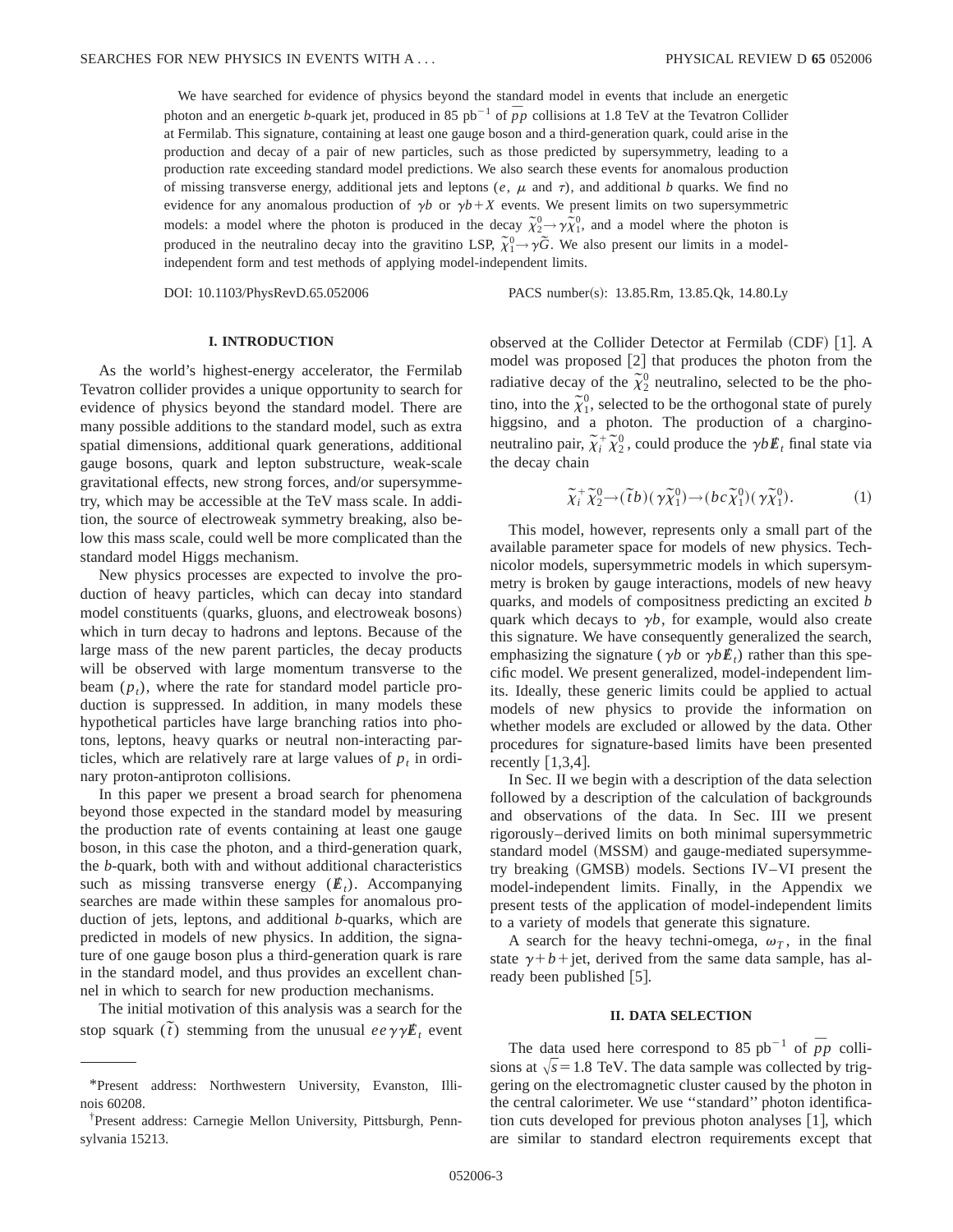there is a restriction on any tracks near the cluster. The events are required to have at least one jet with a secondary vertex found by the standard silicon detector *b*-quark identification algorithm. Finally, we apply missing transverse energy requirements and other selections to examine subsamples. We discuss the selection in detail below.

## **A. The CDF detector**

We briefly describe the relevant aspects of the CDF detector [6]. A superconducting solenoidal magnet provides a 1.4 T magnetic field in a volume 3 m in diameter and 5 m long, containing three tracking devices. Closest to the beamline is a 4-layer silicon microstrip detector  $(SVX)$  [7] used to identify the secondary vertices from *b*-hadron decays. A track reconstructed in the SVX has an impact parameter resolution of 19  $\mu$ m at high momentum to approximately 25  $\mu$ m at 2 GeV/ $c$  of track momentum. Outside the SVX, a time projection chamber (VTX) locates the *z* position of the interaction. In the region with the radius from 30 cm to 132 cm, the central tracking chamber (CTC) measures chargedparticle momenta. Surrounding the magnet coil is the electromagnetic calorimeter, which is in turn surrounded by the hadronic calorimeter. These calorimeters are constructed of towers, subtending 15° in  $\phi$  and 0.1 in  $\eta$  [8], pointing to the interaction region. The central preradiator wire chamber (CPR) is located on the inner face of the calorimeter in the central region ( $|\eta|$ <1.1). This device is used to determine if the origin of an electromagnetic shower from a photon was in the magnet coil. At a depth of six radiation lengths into the  $electromagnetic calorimeter (and 184 cm from the beam$ line), wire chambers with additional cathode strip readout [central electromagnetic strip chambers (CES)] measure two orthogonal profiles of showers.

For convenience we report all energies in GeV, all momenta as momentum times *c* in GeV, and all masses as mass times  $c^2$  in GeV. Transverse energy  $(E_t)$  is the energy deposited in the calorimeter multiplied by  $sin \theta$ .

#### **B. Event selection**

Collisions that produce a photon candidate are selected by at least one of a pair of three-level triggers, each of which requires a central electromagnetic cluster. The dominant high- $E_t$  photon trigger requires a 23 GeV cluster with less than approximately 5 GeV additional energy in the region of the calorimeter surrounding the cluster  $[9]$ . A second trigger, designed to have high efficiency at large values of  $E_t$ , requires a 50 GeV cluster, but has no requirement on the isolation energy.

These events are required to have no energy deposited in the hadronic calorimeter outside of the time window that corresponds to the beam crossing. This rejects events where the electromagnetic cluster was caused by a cosmic ray muon which scatters and emits bremsstrahlung in the calorimeter.

Primary vertices for the  $\bar{p}p$  collisions are reconstructed in the VTX system. A primary vertex is selected as the one with the largest total  $|p_t|$  attached to it, followed by adding silicon tracks for greater precision. This vertex is required to be less than 60 cm from the center of the detector along the beamline, so that the jet is well contained and the projective nature of the calorimeters is preserved.

### **C. Photon**

To purify the photon sample in the offline analysis, we select events with an electromagnetic cluster with  $E_t$  $>$  25 GeV and  $|\eta|$  < 1.0. To provide for a reliable energy measurement we require the cluster to be away from cracks in the calorimeter. To remove backgrounds from jets and electrons, we require the electromagnetic cluster to be isolated. Specifically, we require that the shower shape in the CES chambers at shower maximum be consistent with that of a single photon, that there are no other clusters nearby in the CES, and that there is little energy in the hadronic calorimeter towers associated with (i.e., directly behind) the electromagnetic towers of the cluster.

We allow no tracks with  $p_t > 1$  GeV to point at the cluster, and at most one track with  $p_t < 1$  GeV. We require that the sum of the  $p_t$  of all tracks within a cone of  $\Delta R$  $=\sqrt{\Delta \eta^2 + \Delta \phi^2}$  = 0.4 around the cluster be less than 5 GeV.

If the photon cluster has  $E_t$ <50 GeV, we require the energy in a  $3\times3$  array of trigger towers (trigger towers are made of two consecutive physical towers in  $\eta$ ) to be less than 4 GeV. This isolation energy sum excludes the energy in the electromagnetic calorimeter trigger tower with the largest energy. This requirement is more restrictive than the hardware trigger isolation requirement, which is approximately 5 GeV on the same quantity. In some cases the photon shower leaks into adjacent towers and the leaked photon shower energy is included in the isolation energy sum. This effect leads to an approximately 20% inefficiency for this trigger. When the cluster  $E_t$  is above 50 GeV, a second trigger with no isolation requirement accepts the event. For these events, we require the transverse energy found in the calorimeter in a cone of  $R=0.4$  around the cluster to be less than 10% of the cluster's energy.

These requirements yield a data sample of 511 335 events in an exposure of 85  $pb^{-1}$  of integrated luminosity.

#### **D.** *b***-quark identification**

Jets in the events are clustered with a cone of 0.4 in  $\eta$  $-\phi$  space using the standard CDF algorithm [10]. One of the jets with  $|\eta| < 2$  is required to be identified as a *b*-quark jet by the displaced-vertex algorithm used in the top-quark analysis [11]. This algorithm searches for tracks in the SVX that are associated with the jet but not associated with the primary vertex, indicating they come from the decay of a long-lived particle. We require that the track, extrapolated to the interaction vertex, has a distance of closest approach greater than 2.5 times its uncertainty and pass loose requirements on  $p<sub>t</sub>$  and hit quality. The tracks passing these cuts are used to search for a vertex with three or more tracks. If no vertex is found, additional requirements are placed on the tracks, and this new list is used to search for a two-track vertex. The transverse decay length,  $L_{xy}$ , is defined in the transverse plane as the projection of the vector pointing from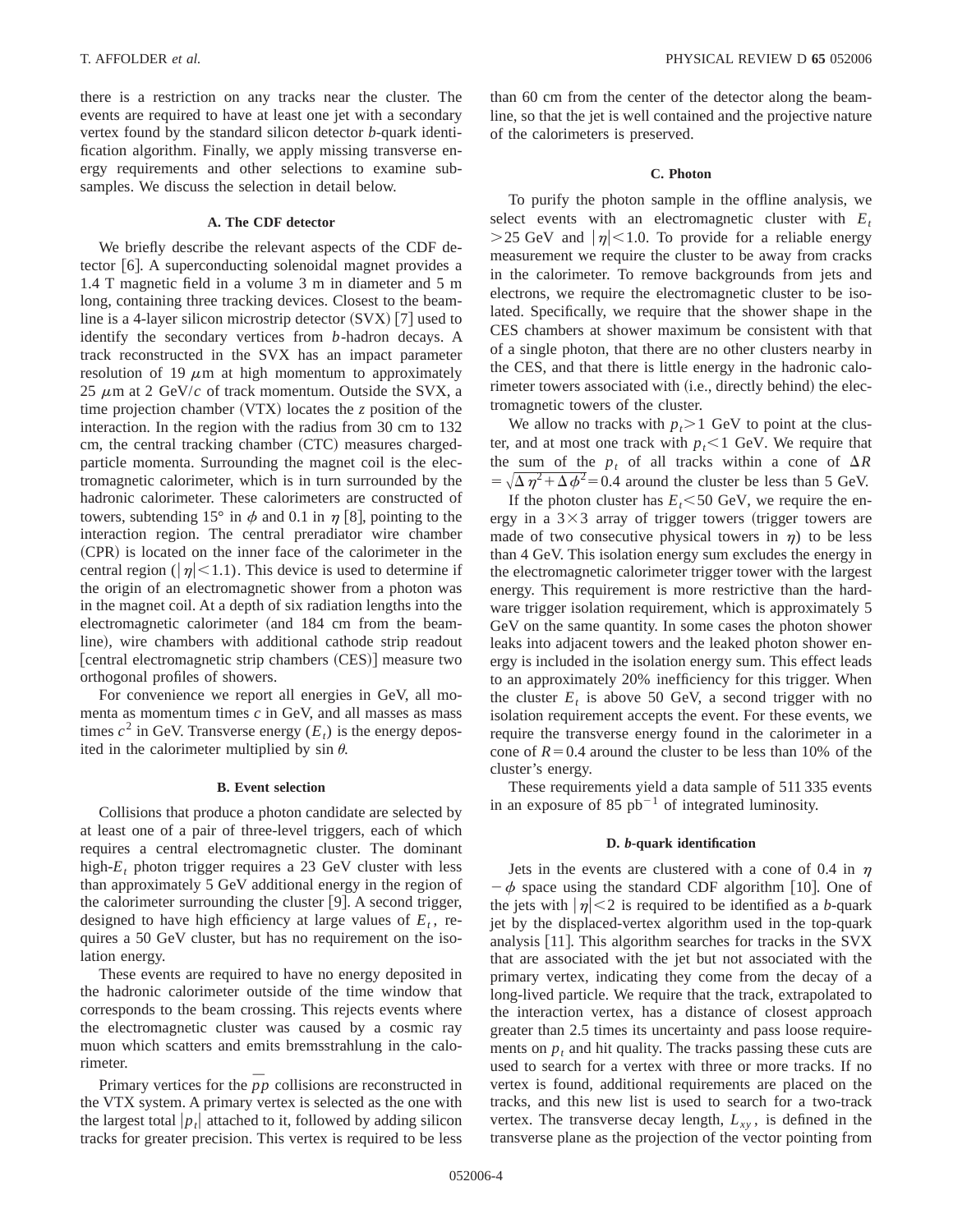the primary vertex to the secondary vertex on a unit vector along the jet axis. We require  $|L_{xy}|/\sigma$  > 3, where  $\sigma$  is the uncertainty on  $L_{xy}$ . These requirements constitute a "tag." In the data sample the tag is required to be positive, with  $L_{xy}$  $>$ 0. The photon cluster can have tracks accidentally associated with it and could possibly be tagged; we remove these events. This selection reduces the dataset to 1487 events.

The jet energies are corrected for calorimeter gaps and nonlinear response, energy not contained in the jet cone, and underlying event energy  $[10]$ . For each jet the resulting corrected  $E_t$  is the best estimate of the underlying true quark or gluon transverse energy, and is used for all jet requirements in this analysis. We require the  $E_t$  of the tagged jet in the initial  $b\gamma$  event selection to be greater than 30 GeV; this reduces the data set to 1175 events.

#### **E. Other event selection**

While the photon and *b*-tagged jet constitute the core of the signature we investigate, supersymmetry and other new physics could be manifested in any number of different signatures. Because of the strong dependence of signature on the many parameters in supersymmetry, one signature is (arguably) not obviously more likely than any other. For these reasons we search for events with unusual properties such as very large missing  $E_t$  or additional reconstructed objects. These objects may be jets, leptons, additional photons or *b* tags. This method of sifting events was employed in a previous analysis  $[1]$ . We restrict ourselves to objects with large  $E_t$  since this process is serving as a sieve of the events for obvious anomalies. In addition, in the lower  $E_t$  regime the backgrounds are larger and more difficult to calculate. In this section we summarize the requirements that define these objects.

Missing  $E_t$  ( $\mathbf{E}_t$ ) is the magnitude of the negative twodimensional vector sum of the measured  $E_t$  in each calorimeter tower with energy above a low threshold in the region  $\eta$  < 3.6. All jets in the event with uncorrected  $E_t$  greater than 5 GeV and  $|\eta| < 2$  are corrected appropriately for known systematic detector mismeasurements; these corrections are propagated into the missing  $E_t$ . Missing  $E_t$  is also corrected using the measured momentum of muons, which do not deposit much of their energy in the calorimeter.

We apply a requirement of 20 GeV on missing  $E_t$ , and observe that a common topology of the events is a photon opposite in azimuth from the missing  $E_t$  (see Fig. 2). We conclude that a common source of missing  $E_t$  occurs when the basic event topology is a photon recoiling against a jet. This topology is likely to be selected by the  $E_t$  cut because the fluctuations in the measurement of jet energy favor small jet energy over large. To remove this background, we remove events in the angular bin  $\Delta \phi(\gamma - \vec{E}_t) > 168^\circ$  for the sample, where we have raised the missing  $E_t$  requirement to 40 GeV.

We define  $H_t$  as the scalar sum of the  $E_t$  in the calorimeter added to the missing  $E_t$  and the  $p_t$  of any muons in the event. This would serve as a measure of the mass scale of new objects that might be produced.

To be recognized as an additional jet in the event, a calorimeter cluster must have corrected  $E_t > 15$  GeV and  $|\eta|$  $\leq$  2. To count as an additional *b* tag, a jet must be identified as a *b* candidate by the same algorithm as the primary *b* jet, and have  $E_t > 30$  GeV and  $|\eta| < 2$ . To be counted as an additional photon, an electromagnetic cluster is required to have  $E_t$  > 25 GeV,  $|\eta|$  < 1.0, and to pass all the same identification requirements as the primary photon.

For lepton identification, we use the cuts defined for the primary leptons in the top quark searches  $[11,12]$ . We search for electrons in the central calorimeter and for muons in the central muon detectors. Candidates for  $\tau$  leptons are identified only by their hadronic decays—as a jet with one or three high-*pt* charged tracks, isolated from other tracks and with calorimeter energy cluster shapes consistent with the  $\tau$  hypothesis [12]. Electrons and  $\tau$ 's must have  $E_t$ >25 GeV as measured in the calorimeter; muons must have  $p_t$   $>$  25 GeV. Electrons and muons must have  $|\eta|$  < 1.0 while  $\tau$ 's must have  $|\eta|$  < 1.2. We summarize the kinematic selections in Table I.

#### **III. BACKGROUND ESTIMATES**

The backgrounds to the  $b\gamma$  sample are combinations of the standard model production of photons and *b* quarks and also jets misidentified as a photon ("fake" photons) or as a *b*-quark jet ("fake" tags or mistags). A jet may be misidentified as a photon by fragmenting to a hard leading  $\pi^0$ . Other jets may fake a *b*-quark jet through simple mismeasurement of the tracks leading to a false secondary vertex.

We list these backgrounds and a few other smaller backgrounds in Table II. The methods referred to in this table are explained in the following sections.

The following sections begin with a discussion of the tools used to calculate backgrounds. Section III C explains why the method presented is necessary. The subsequent sections provide details of the calculation of each background in turn.

#### **A. Photon background tools**

There are two methods we use to calculate photon backgrounds, each used in a different energy region. The first employs the CES detector embedded at shower maximum in the central electromagnetic calorimeter  $[13]$ . This method is based on the fact that the two adjacent photons from a high $p_t \pi^0$  will tend to create a wide CES cluster, with a larger CES  $\chi^2$ , when compared to the single photon expectation. The method produces an event-by-event weight based on the  $\chi^2$  of the cluster and the respective probabilities to find this  $\chi^2$  for a  $\pi^0$  versus for a photon. In the decay of very high energy  $\pi^{0}$ 's the two photons will overlap, and the  $\pi^{0}$  will become indistinguishable from a single photon in the CES by the shape of the cluster. From studies of  $\pi^{0}$ 's from  $\rho$  decay we have found that for  $E_t$ >35 GeV the two photons coalesce and we must use a second method of discrimination that relies on the central preradiator system  $(CPR)$  [13]. This background estimator is based on the fact that the two photons from a  $\pi^0$  have two chances to convert to an electron-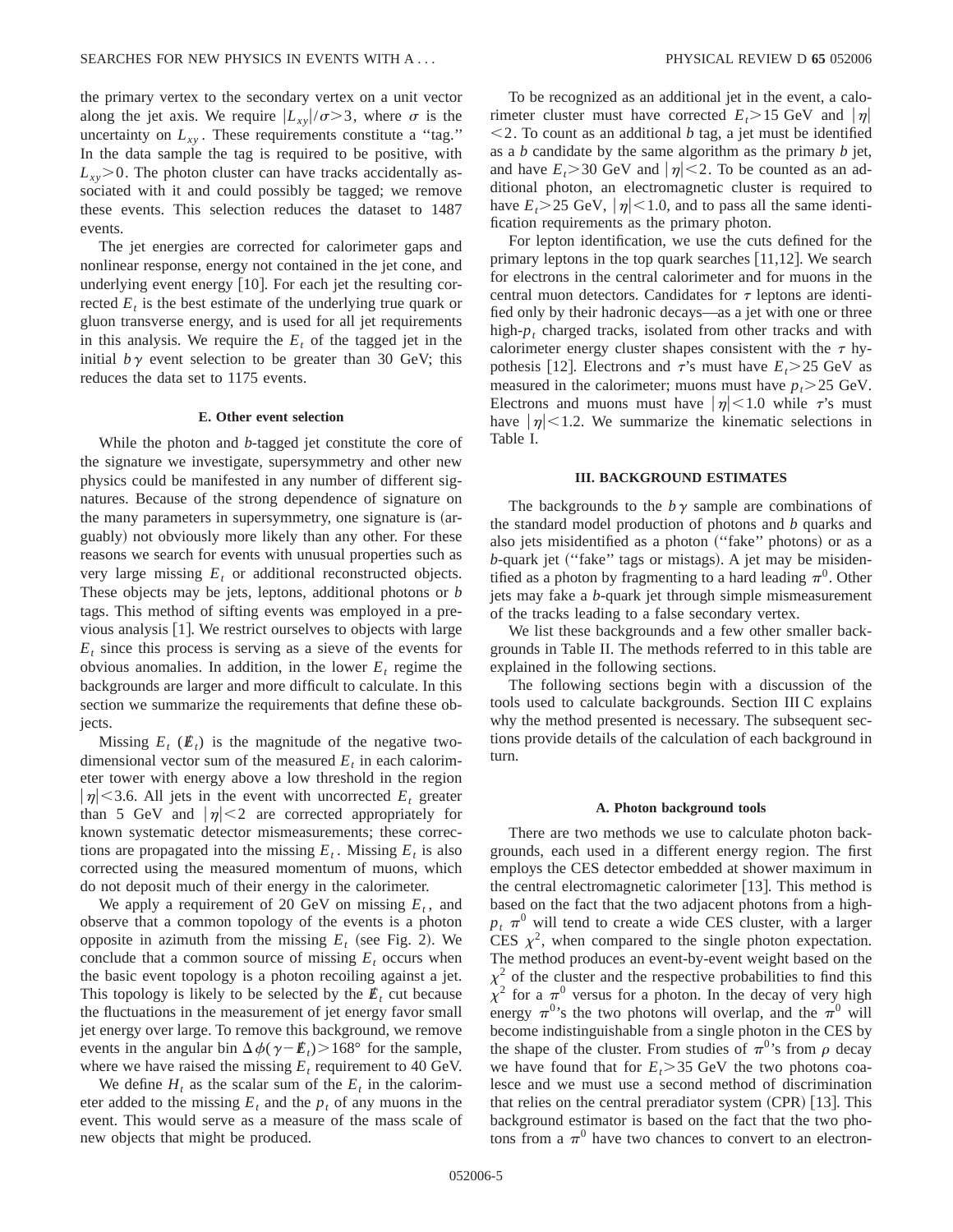TABLE I. Summary of the kinematic selection criteria for the  $b\gamma + X$  sample that contains 1175 events. Also shown are the kinematic criteria for the identification of other objects, such as missing  $E_t$ , jets, additional *b* jets, and leptons. The lepton identification criteria are the same as used in the top discovery.

| Object                          | Selection                           |
|---------------------------------|-------------------------------------|
|                                 | Basic sample requirements           |
| Isolated photon                 | $E_t > 25$ GeV, $ \eta $ < 1.0      |
| b-quark jet $(SVX b tag)$       | $E_r > 30$ GeV, $ \eta  < 2.0$      |
|                                 | Optional missing $E_t$ requirements |
| $E_{t}$                         | $>40$ GeV                           |
| $ \Delta \phi(\gamma - E_i) $   | $\leq 168^\circ$                    |
|                                 | Optional other objects              |
| <b>Jets</b>                     | $E > 15$ GeV, $ \eta $ < 2.0        |
| Additional photons              | $E_r > 25$ GeV, $ \eta $ < 1.0      |
| Additional <i>b</i> -quark jets | $E_r$ > 30 GeV, SVX b tag           |
| Electrons                       | $E_r > 25$ GeV, $ \eta $ < 1.0      |
| <b>Muons</b>                    | $p_r > 25$ GeV, $ \eta $ < 1.0      |
| Tau leptons                     | $E_i > 25$ GeV, $ \eta $ < 1.2      |

positron pair at a radius before the CPR system, versus only one chance for a single photon. The charged particles from the conversion leave energy in the CPR, while an unconverted photon does not. The implementation of the CPR method of discriminating photons from  $\pi^{0}$ 's on a statistical basis is similar to the CES method, an event-by-event weight. When the two methods are used together to cover the entire photon  $E_t$  range for a sample, we refer to it as the CES-CPR method.

Both these photon background methods have low discrimination power at high photon  $E_t$ . This occurs because the weights for a single photon and a (background)  $\pi^0$  are not very different. For example, in the CES method, at an  $E_t$ of 25 GeV, the probability for a photon to have a large  $\chi^2$  is on the order of 20% while the background has a probability of approximately 45%. For the CPR method, typical values for a 25 GeV photon are 83% conversion probability for background and 60% for a single photon.

## **B.** *b***-quark tagging background tools**

A control sample of QCD multi-jet events is used to study the backgrounds to the identification of  $b$ -quark jets  $[14]$ . For each jet in this sample, the  $E_t$  of the jet, the number of SVX tracks associated with the jet, and the scalar sum of the  $E_t$  in

TABLE II. The summary of the backgrounds to the photon and tag sample and the methods used to calculate them.

| Source                                               | Method of calculation           |
|------------------------------------------------------|---------------------------------|
| $\gamma b\bar{b}$ and $\gamma c\bar{c}$              | Monte Carlo                     |
| $\nu$ + mistag                                       | CES-CPR and tagging prediction  |
| fake $\gamma$ and $b\overline{b}$ or $c\overline{c}$ | <b>CES-CPR</b>                  |
| fake $\gamma$ and a mistag                           | <b>CES-CPR</b>                  |
| $W\gamma$ , $Z\gamma$                                | Monte Carlo, normalized to data |
| electrons faking $\gamma$ 's                         | measured fake rate              |
| cosmic rays                                          | cosmic characteristics          |

the event are recorded. The probability of tagging the jet is determined as a function of these variables for both positive  $(L_{xy} > 0)$  and negative tags  $(L_{xy} < 0)$ .

Negative tags occur due to measurement resolution and errors in reconstruction. Since these effects produce negative and positive tags with equal probability, the negative tagging probability can be used as the probability of finding a positive tag due to mismeasurement (mistags).

## **C. Background method**

We construct a total background estimate from summing the individual sources of backgrounds, each found by different methods. In the CDF top analysis  $\lfloor 11 \rfloor$  one of the tagging background procedures was to apply the positive tagging probability to the jets in the untagged sample to arrive at a total tagging background estimate. A similar procedure could be considered for our sample.

However, in this analysis, a more complex background calculation is necessary for two reasons. First, the parametrized tagging background described above is derived from a sample of jets from OCD events  $[11]$  which have a different fraction of *b*-quark jets than do jets in a photon-plus-jets sample. This effect is caused by the coupling of the photon to the quark charge. Second, *b* quarks produce *B* mesons which have a large branching ratio to semileptonic states that include neutrinos, producing real missing  $E_t$  more often than generic jets. When a  $\mathbf{E}_t$  cut is applied, the *b* fraction tends to increase. This effect is averaged over in the positive background parametrization so the background prediction will tend to be high at small  $E_t$  and low at large  $E_t$ .

For these reasons, the positive tagging rate is correlated to the existence of a photon and also the missing  $E_t$ , when that is required. In contrast, the negative tagging rate is found not to be significantly correlated with the presence of real *b* quarks. This is because the negative tagging rate is due only to mismeasurement of charged tracks which should not be sensitive to the flavor of the quarks.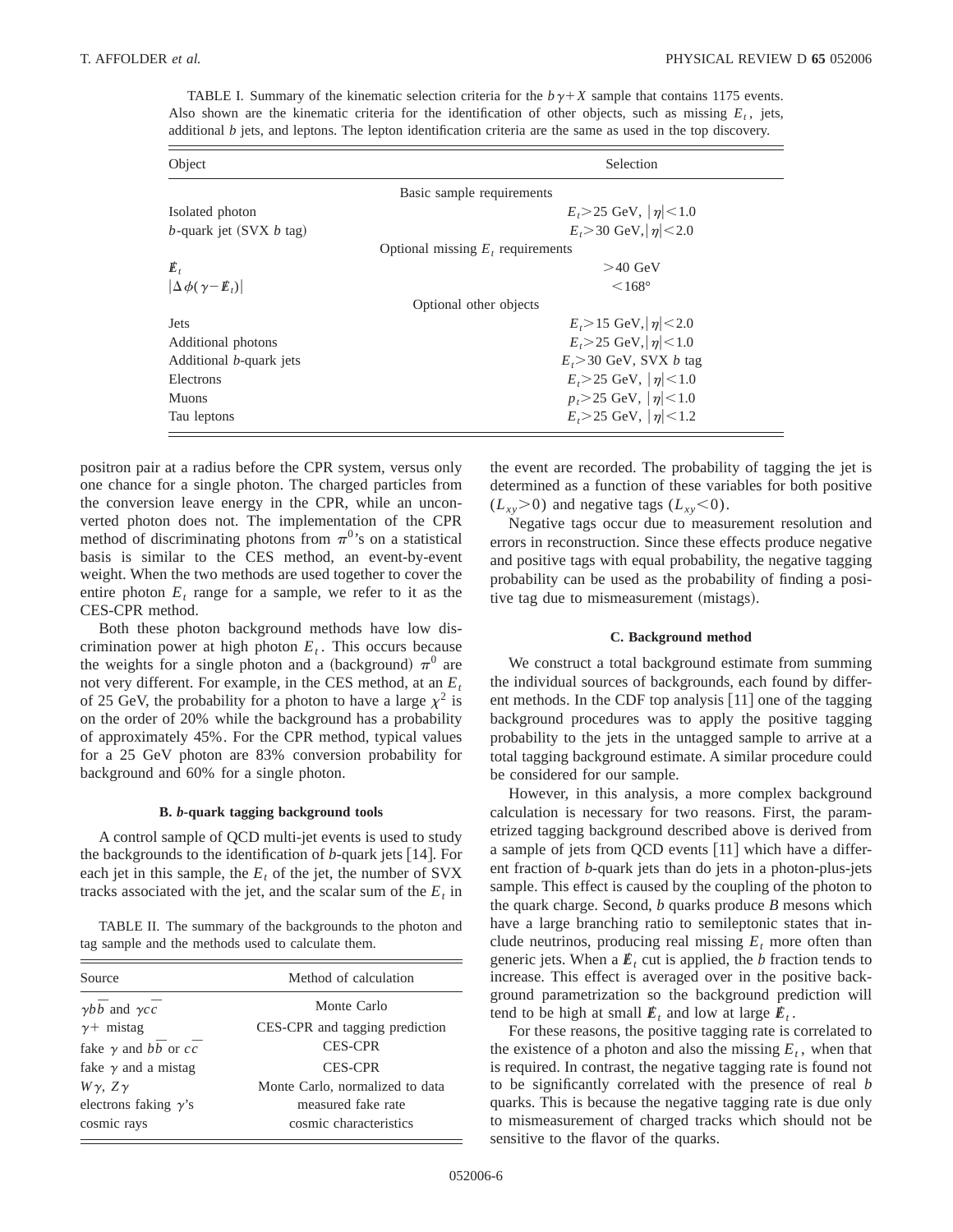The next sections list the details of the calculations of the individual sources of the backgrounds. Both photons and *b*-tagged jets have significant backgrounds so we consider sources with real photons and *b* tags or jets misidentified as photons or  $b$  jets ("fakes").

### **D. Heavy flavor Monte Carlo program**

The background consisting of correctly identified photons and *b*-quark jets is computed with an absolutely normalized Monte Carlo program [15]. The calculation is leading order, based on  $q\bar{q}$  and *gg* initial states and a finite *b*-quark mass. The  $Q^2$  scale is taken to be the square of the photon  $E_t$  plus the square of the  $b\bar{b}$  or  $c\bar{c}$  pair mass,  $Q^2 = E_t^2 + M^2$ . A systematic uncertainty of 30% is found by scaling *Q* by a factor of two and the quark masses by 10%. An additional 20% uncertainty allows for additional effects which cannot be determined by simply changing the scale dependence  $\vert 15 \vert$ .

In addition, we rely on the detector simulation of the Monte Carlo program to predict the tail of the rapidly falling  $E_t$  spectrum. The Monte Carlo program does not always predict this tail well. For example, a Monte Carlo program of  $Z \rightarrow e^+e^-$  production predicts only half the observed rate for events passing the missing  $E_t$  cut used in this analysis. We thus include an uncertainty of 100% on the rate that events in the  $b\gamma$  sample pass the  $E_t$  cut. We combine the Monte Carlo production and  $\mathbf{E}_t$  sources of uncertainty in quadrature. However, when the  $\gamma b\bar{b}$  and  $\gamma c\bar{c}$  backgrounds are totaled, these common uncertainties are treated as completely correlated.

#### **E. Fake photons**

The total of all backgrounds with fake photons can be measured using the CES and CPR detectors. These backgrounds, dominated by jets that fragment to an energetic  $\pi^0 \rightarrow \gamma \gamma$  and consequently are misidentified as a single photon, are measured using the shower shape in the CES system for photon  $E_t$ <35 GeV and the probability of a conversion before the CPR for  $E_t > 35$  GeV [16]. We find  $55 \pm 1$  $\pm$  15% [17] of these photon candidates are actually jets misidentified as photons.

For many of our subsamples we find this method is not useful due to the large statistical dilution as explained in Sec. III. This occurs because, for example, the probabilities for background ( $\pi^{0}$ 's) and for signal ( $\gamma$ 's) to convert before the CPR are not too different. This results in a weak separation and a poor statistical uncertainty. We find the method returns 100% statistical uncertainties for samples of less than approximately 25 photon candidates.

#### **F. Real photon, fake tags**

To estimate this background we start with the untagged sample, and weight it with both the CES-CPR real photon weight and the negative tagging (background) weight. This results in the number of true photons with mistags in the final sample. As discussed above, the negative tagging prediction does not have the correlation to quark flavor and missing  $E_t$ as does the positive tagging prediction.

As a check, we can look at the sample before the tagging and  $\mathbf{E}_t$  requirements. In this sample we find 197 negative tags while the estimate from the negative tagging prediction is 312. This discrepancy could be due to the topology of the events—unlike generic jets, the photon provides no tracks to help define the primary vertex. The primary vertex could be systematically mismeasured leading to mismeasurement of the transverse decay length  $L_{xy}$  for some events. We include a 50% uncertainty on this background due to this effect.

#### **G. Estimate of remaining backgrounds**

There are several additional backgrounds which we have calculated and found to very small. The production of  $W\gamma$ and  $Z\gamma$  events may provide background events since they produce real photons and *b* or *c* quarks from the boson decay  $(W^{\pm} \rightarrow c\bar{s}, Z \rightarrow b\bar{b})$ . The  $E_t$  would have to be fake, due to mismeasurement in the calorimeter. We find  $W/Z\gamma$  events in the CDF data using the same photon requirements as the search. The *W*/*Z* is required to decay leptonically for good identification. We then use a Monte Carlo program to measure the ratio of the number of these events to the number of events passing the full  $\gamma bE_t$  search cuts. The product of these two numbers predicts this background to be less than 0.1 events.

The next small background is  $W \rightarrow e \nu$  plus jets where the electron track is not reconstructed, due either to bremsstrahlung or to pattern-recognition failure. Using  $Z \rightarrow e^+e^-$  events, we find this probability is small, about 0.5%. Applying this rate to the number of observed events with an electron, *b* tag and missing  $E_t$ , we find the number of events expected in our sample to be negligible.

The last small background calculation is the rate for cosmic ray events. In this case there would have to be a QCD *b*-quark event with a cosmic ray bremsstrahlung in time with the event. The missing  $E_t$  comes with the unbalanced energy deposited by the cosmic ray. We use the probability that a cosmic ray leaves an unattached stub in the muon chambers to estimate that the number of events in this category is also negligible.

The total of all background sources is summarized in Table III. The number of observed events is consistent with the calculation of the background for both the  $\gamma b$  sample and the subsamples with  $E_t$ .

### **IV. DATA OBSERVATIONS**

In this section we report the results of applying the final event selection to the data. First we compare the total background estimate with the observed number of events in the  $b\gamma$  sample, which requires only a photon with  $E_t > 25$  GeV and a *b*-tagged jet with  $E_t$  > 30 GeV. Since most models of supersymmetry predict missing  $E_t$ , we also tabulate the backgrounds for that subsample.

Table III summarizes the data samples and the predicted backgrounds. We find 98 events have missing  $E_t > 20$  GeV. Six events have missing  $E_t$  > 40 GeV, and only two of those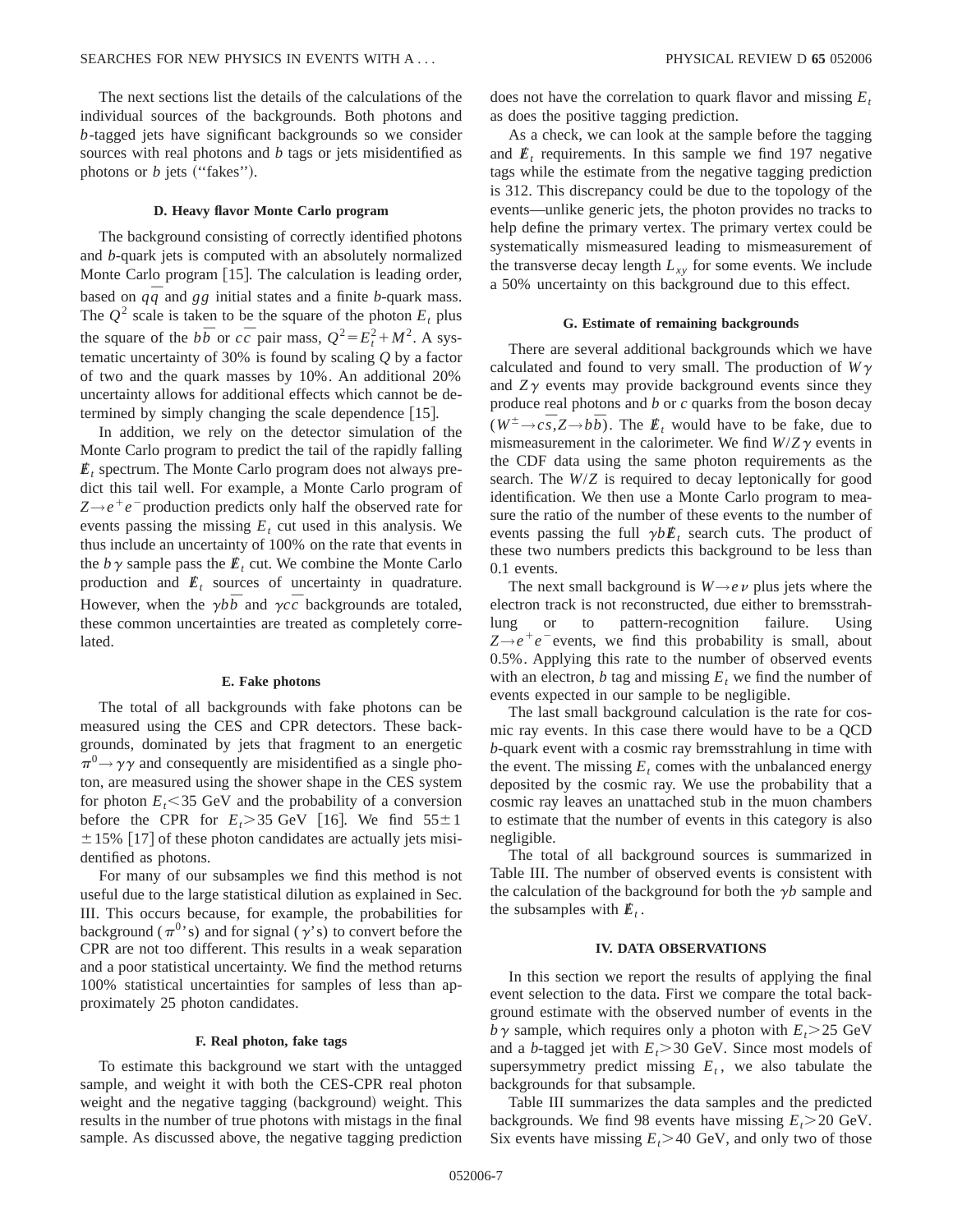TABLE III. Summary of the primary background calculation. The  $\gamma b\bar{b}$  and  $\gamma c\bar{c}$  systematic uncertainties are considered 100% correlated. The column labeled  $E_{\tau}$   $\geq$  40 GeV also includes the requirement that  $\Delta \phi(\gamma - E_t)$  < 168°. The entry for fake photons in the column labeled  $E_t$  > 40 GeV is not measured but is estimated using the assumption that 50% of photons are fakes. This number is assigned a 100% uncertainty.

| Source                 | Events                | Events $\mathbf{E}_{t} > 20$ | Events $\mathbf{E}$ , >40, $\Delta \phi$ |
|------------------------|-----------------------|------------------------------|------------------------------------------|
| $\gamma b\bar{b}$      | $99 \pm 5 \pm 50$     | $9 \pm 1 \pm 10$             | $0.4 \pm 0.3 \pm 0.4$                    |
| $\gamma c \bar{c}$     | $161 \pm 9 \pm 81$    | $7\pm2\pm8$                  | $0.0 \pm 0.5 \pm 0.5$                    |
| $\gamma$ + mistag      | $124 \pm 1 \pm 62$    | $10 \pm 0.3 \pm 5.2$         | $0.7 \pm 0.05 \pm 0.5$                   |
| fake $\gamma$          | $648 \pm 69 \pm 94$   | $49 \pm 22 \pm 7$            | $1.0 \pm 1.0 \pm 0.2$                    |
| $W\gamma$              | $2 \pm 1$             | $0.4 \pm 0.2 \pm 0.4$        | $0.0 \pm 0.1 \pm 0.1$                    |
| $Z\gamma$              | $6 \pm 4$             | $0.8 \pm 0.6 \pm 0.8$        | $0.08 \pm 0.06 \pm 0.08$                 |
| $e \rightarrow \gamma$ | $0.4 \pm 0.1$         | $0.4 \pm 0.1$                | $0.1 \pm .03$                            |
| cosmics                | $0 \pm 16$            | $0 \pm 5$                    | $\Omega$                                 |
| total background       | $1040 \pm 72 \pm 172$ | $77 \pm 23 \pm 20$           | $2.3 \pm 1.2 \pm 1.1$                    |
| data                   | 1175                  | 98                           | 2                                        |

events pass the  $\Delta \phi(\gamma - \mathbf{E}_t)$  < 168° cut.

Figures 1 and 2 display the kinematics of the data with a background prediction overlayed. Because of the large statistical uncertainty in the fake photon background, the prediction for bins with small statistics have such large uncertainties that they are not useful. In this case we approximate the fake photon background by applying the fake photon measurement and the positive tagging prediction to the largestatistics untagged sample. This approximation only assumes that real *b* quarks do not produce substantial missing  $E_t$ . Each component of the background is normalized to the number expected as shown in Table III; the total is then normalized to the data in order to compare distributions. We observe no significant deviations from the expected background.

Several events appear on the tails of some of the distributions. Since new physics, when it first appears, will likely be at the limit of our kinematic sensitivity, the tail of any kinematic distribution is a reasonable place to look for anomalous events. However, a few events at the kinematic limit do



FIG. 1. Comparison of the data to the background prediction (dashed line), and the baseline supersymmetry (SUSY) model of Sec. V A 2 (dotted line). The data consist of the 98 events of the  $\gamma b$ data with  $E_7 > 20$  GeV, except in (b) which contains no  $E_7$  requirement. In each case the predictions have been normalized to the data. The distributions are as follows: (a) the photon  $E_t$ , (b) the missing  $E_t$ , (c) the *b*-tagged jet  $E_t$  and (d) the  $E_t$  of the second jet with  $E_t$  > 15 GeV, if there is one. For display, the SUSY model event yield is scaled up by a factor of  $4$  for  $(a)$ ,  $(c)$  and  $(d)$  and a factor of 40 for  $(b)$ .



FIG. 2. Comparison of the data to the background prediction  $dashed line$ , and the the baseline SUSY model of Sec. V A 2  $doto$ ted line), each normalized to the 98 events of the  $\gamma b$  data with  $\mathbf{E}_t$  $>$  20 GeV. The distributions are as follows: (a)  $H_t$  (total energy), (b)  $\Delta \phi$  between the photon and the  $\mathbf{E}_t$ , (c) number of jets with  $E_t$  is GeV, and (d)  $\Delta \phi$  between the missing  $E_t$  and the nearest jet. For display, the SUSY model event yield is scaled up by a factor of 4.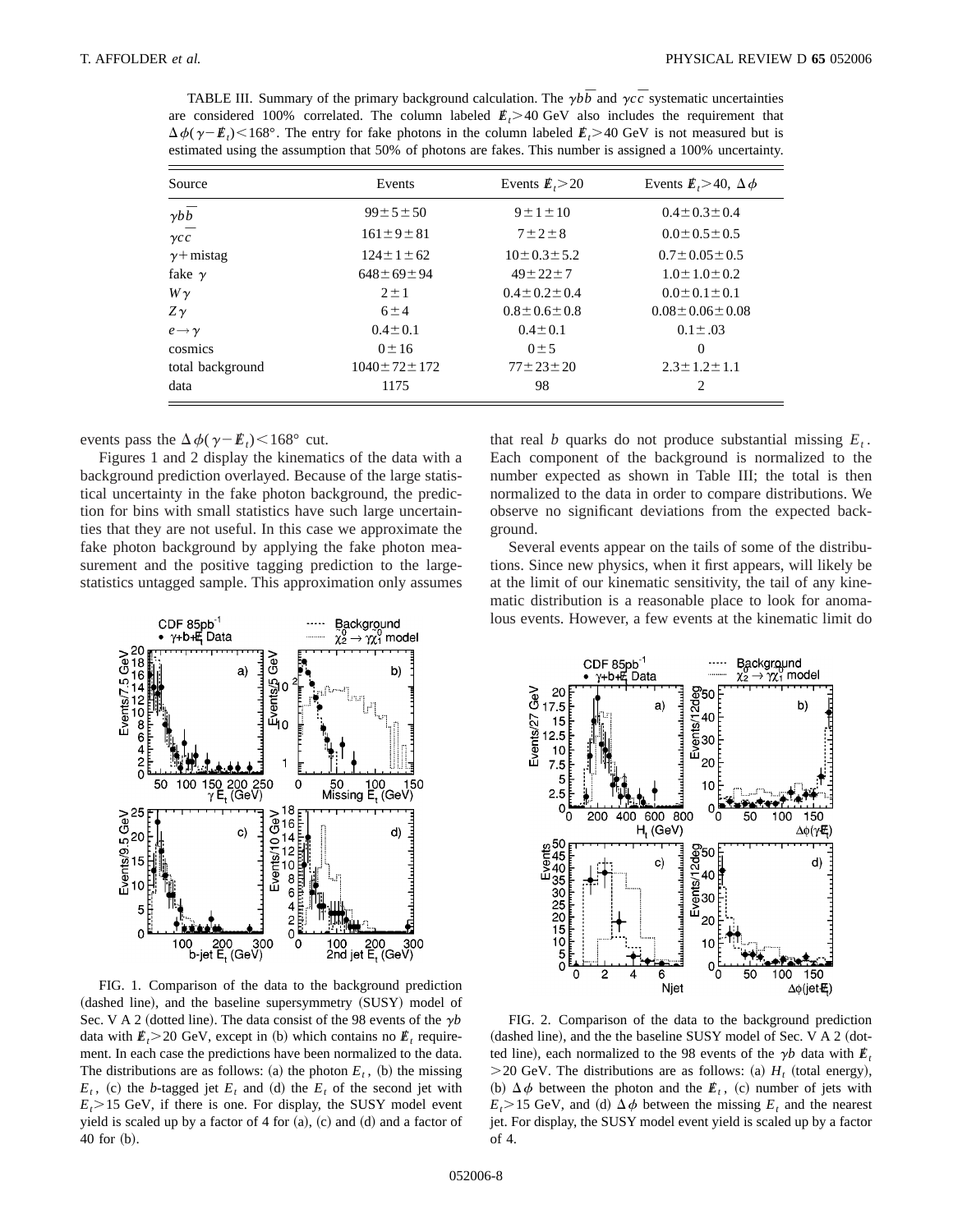TABLE IV. Characteristics of the six events with  $E_7 > 40$  GeV; the two marked with an asterisk also pass the  $\Delta \phi(\gamma - E_7) < 168^\circ$ requirement. All units are GeV except for  $\Delta \phi$  which is in degrees. The columns are the  $E_t$  of the photon in the event, the missing  $E_t$ , the mass of the *b* jet and the second highest  $E_t$  jet in the event, the  $E_t$  of the *b* jet, the  $E_t$  of the jets other than the *b* jet, the  $\Delta \phi$  between the photon and the missing  $E_t$ , the  $\Delta \phi$  between the the missing  $E_t$  and the nearest jet, and the  $H_t$  of the event (scalar sum of the  $E_t$ , the missing  $E_t$  and the  $p_t$  of any muons in the event).

| Run/Event     | $\gamma E_t$ | E, | M(b, jet) | $b E_t$ | jets $E_t$       | $\Delta \phi(\gamma - E_t)$ | $\Delta \phi(j_{near} - \boldsymbol{E}_t)$ | $H_{t}$ |
|---------------|--------------|----|-----------|---------|------------------|-----------------------------|--------------------------------------------|---------|
| 60951/189718  | 121          | 42 | 57        | 61      | 67, 26, 15       | 177                         | 11                                         | 342     |
| 64997/119085  | 222          | 44 | 97        | 173     | 47               | 170                         |                                            | 495     |
| 63684/15166   | 140          | 57 | 63        | 35      | 25, 20, 15       | 175                         | 6                                          | 388     |
| 67537/59517*  | 36           | 73 | 399       | 195     | 141, 113, 46, 17 | 124                         | 20                                         | 595     |
| 69426/104696  | 33           | 58 | 266       | 143     | 119              | 180                         | 3                                          | 344     |
| 68464/291827* | 93           | 57 | 467       | 128     | 155.69           | 139                         | 16                                         | 405     |

not warrant much interest unless they have many characteristics in common or they have additional unusual properties. We find two events pass the largest missing  $E_t$  cut of 40 GeV; we examine those events more closely below. We also observe there are five events with large dijet mass combinations and we also look at those more closely below. In Sec. IV C we search for other anomalies in our sample.

#### A. Analysis of events with large missing  $E_t$

Six events pass the *a priori* selection criteria requiring a photon, *b* tag, and  $E_t$   $>$  40 GeV. (See Table IV.) Two of these events also pass the  $\Delta \phi(\gamma - \vec{E}_t) \le 168^\circ$  requirement. We have examined these two events to see if there are indications of anything else unusual about them (for example, a high- $p_t$  lepton, or a second jet which forms a large invariant mass with the first *b* jet, to take signals of GMSB and Higgsino models, respectively).

The first event  $(67537/59517)$  does not have the characteristics of a typical  $b$  tag. It is a two-track tag (which has a worse signal-to-noise ratio) with the secondary vertex consistent with the beam pipe radius (typical of an interaction in the beam pipe). The two tracks have a  $p_t$  of 2 and 60 GeV,



FIG. 3. Comparison of the  $\gamma b$  mass in the data to the background prediction (dashed line), normalized to the 1175 events of the  $\gamma b$  data.

respectively; this highly asymmetric configuration is unlikely if the source is a *b* jet. There are several other tracks at the same  $\phi$  as the jet that are inconsistent with either the primary or secondary vertex. We conclude the *b*-tag jet in this event is most likely to be a fake, coming from an interaction in the beam pipe.

The second event has a typical *b* tag but there are three jets, and all three straddle cracks in the calorimeter ( $\eta$  $=0.97,-1.19,-0.09$ , implying the  $E_t$  is very likely to be mismeasured.

In both events we judge by scanning that the primary vertex is the correct choice so that a mismeasurement of the  $E_t$  due to selecting the wrong vertex is unlikely. While we have scanned these two events and find they are most likely not true  $\gamma b \mathbf{E}_t$  events, we do not exclude them from the event sample as the background calculations include these sources of mismeasured events. (See Fig. 3.)



FIG. 4. The distributions for (a)  $M(b, j)$  and (b)  $M(\gamma, b, j)$  for the  $E_t$   $>$  20 GeV events as shown in Fig. 5. Only 63 of the 98 events have a second jet and make it into this plot. The data are compared to a background prediction (dashed line), and the baseline SUSY model of Sec. V A 2 (dotted line), each normalized to the data. The Monte Carlo prediction is scaled up by a factor of 3.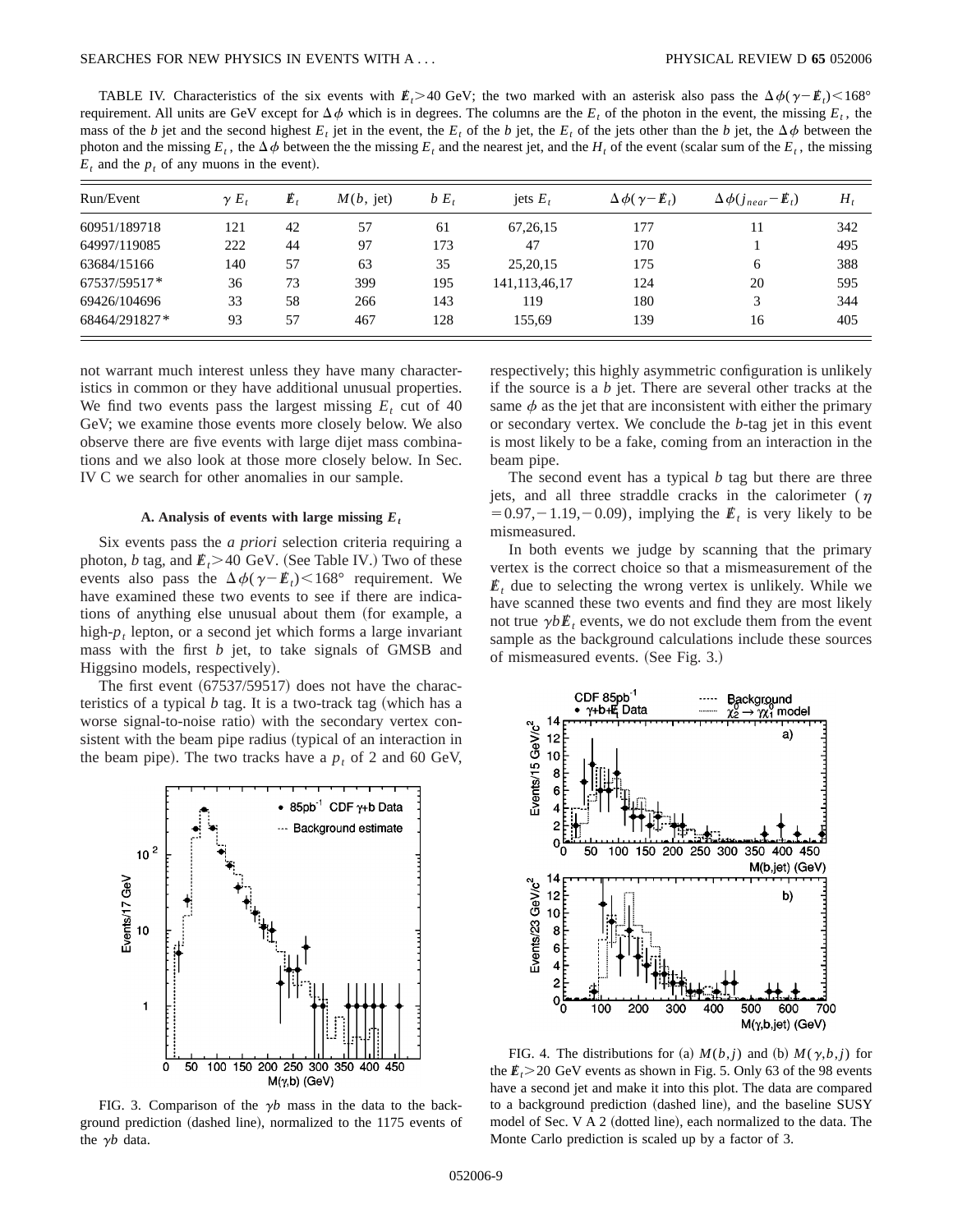| Run/Event    | $\gamma E_t$ | E, | $M(b, \text{jet})$ | $b E_t$ | jet $E$ ,'s      | $\Delta \phi(\gamma - E_i)$ | $\Delta \phi (j_{near} - E_t)$ | $H_{t}$ |
|--------------|--------------|----|--------------------|---------|------------------|-----------------------------|--------------------------------|---------|
| 66103/52684  | 106          | 24 | 433                | 170     | 135.57           | 152                         | 29                             | 517     |
| 66347/373704 | 122          | 32 | 369                | 268     | 125.42           | 101                         | 14                             | 605     |
| 67537/59517  | 36           | 73 | 399                | 195     | 141, 113, 46, 17 | 124                         | 20                             | 595     |
| 68333/233128 | 38           | 39 | 395                | 99      | 282,212          | 121                         |                                | 600     |
| 68464/291827 | 93           | 57 | 467                | 128     | 155.69           | 139                         | 16                             | 405     |

TABLE V. Characteristics of events with  $M(b, jet)$  = 300 GeV. For a complete description of the quantities, see Table IV.

#### **B. Analysis of five high-mass events**

If the events include production of new, heavy particles, we might observe peaks, or more likely, distortions in the distributions of the masses formed from combinations of objects. To investigate this, we create a scatter plot of the mass of the *b*-quark jet and the second highest  $E_t$  jet versus the mass of the photon, *b*-quark jet and second highest jet in Figs. 4 and 5.

As seen in the figures, the five events at highest  $M(b, j)$ seem to form a cluster on the tail of the distribution. There are 63 events in the scatter plot which are the subset of the 98 events with  $E_t$   $>$  20 GeV which contain a second jet. The five events include the two (probable background) events with  $\mathbf{E}_t$  > 40 GeV and  $\Delta \phi(\gamma - \mathbf{E}_t)$  < 168° and three events with large  $H_t$  ( $>$ 400 GeV). Since these events were selected for their high mass, we expect they would appear in the tails of several of the distributions such as  $H_t$ . Table V shows the characteristics of these five events.

In order to see if these events are significant, we need to make an estimate of the expected background. We define the two regions indicated in Fig. 5. The small box is placed so that it is close to the five events.<sup>1</sup> This is intended to maximize the significance of the excess. The large box is placed so that it is as far from the five events as possible without including any more data events. This will minimize the significance. The two boxes can serve as informal upper and lower bounds on the significance. Since these regions were chosen based on the data, the excess over background cannot be used to prove the significance of these events. These estimates are intended only to give a guideline for the significance.

We cannot estimate the background to these five events using the CES and CPR methods described in Sec. III A due to the large inherent statistical uncertainties in these techniques. We instead use the following procedure. The list of backgrounds in Sec. III defines the number of events from each source with no restriction on  $M(b, j)$ . We normalize these numbers to the 63 events in the scatter plot. We next derive the fraction of each of these sources we expect at high  $M(b, j)$ . We multiply the background estimates by the fractions. The result is a background estimate for the high-mass regions.

To derive the fractions of background sources expected at high  $M(b, j)$  we look at each background in turn. The fake photons are QCD events where a jet has fluctuated into mostly electromagnetic energy. For this source we use the positive  $L_{xy}$  background prediction [11] to provide the fraction. This prediction is derived from a QCD jet sample by parametrizing the positive tagging probability as a function of several jet variables. The probability for each jet is summed over all jets for the untagged sample to arrive at a tagging prediction. Since the prediction is derived from QCD jets we expect it to be reliable for these QCD jets also. Running this algorithm (called "Method 1"  $[11]$ ) on the untagged photon and  $\mathbf{E}_t$  sample yields the fraction of expected events in each of the two boxes. The fractions are summarized in Table VI.

The second background source considered consists of real photons with fake tags. We calculate this contribution using the measured negative tagging rate applied to all jets (i.e. before  $b$  tagging) in the sample. Finally, the real photon and heavy flavor backgrounds are calculated based on the Monte Carlo calculation. The results from estimating the fractions are shown in Table VI.

The estimates of the sources of background for the 63 events at all  $M(b, j)$  have statistical uncertainties, as do the



FIG. 5.  $M(b,j)$  versus  $M(\gamma, b, j)$  for the events with  $E_t$ .20 GeV as shown in Fig. 5. Only 63 of the 98 events have a second jet and make it into this plot. The small dots are the result of making the scatter plot for the untagged data (passing all other cuts) and weighing it with the positive tagging prediction. The estimates of background expected in the boxes are found by the method described in the text.

<sup>&</sup>lt;sup>1</sup>Note that events cannot be above the diagonal in the  $M(\gamma, b, j)$ 

 $-M(b, j)$  plane, so the true physical area is triangular.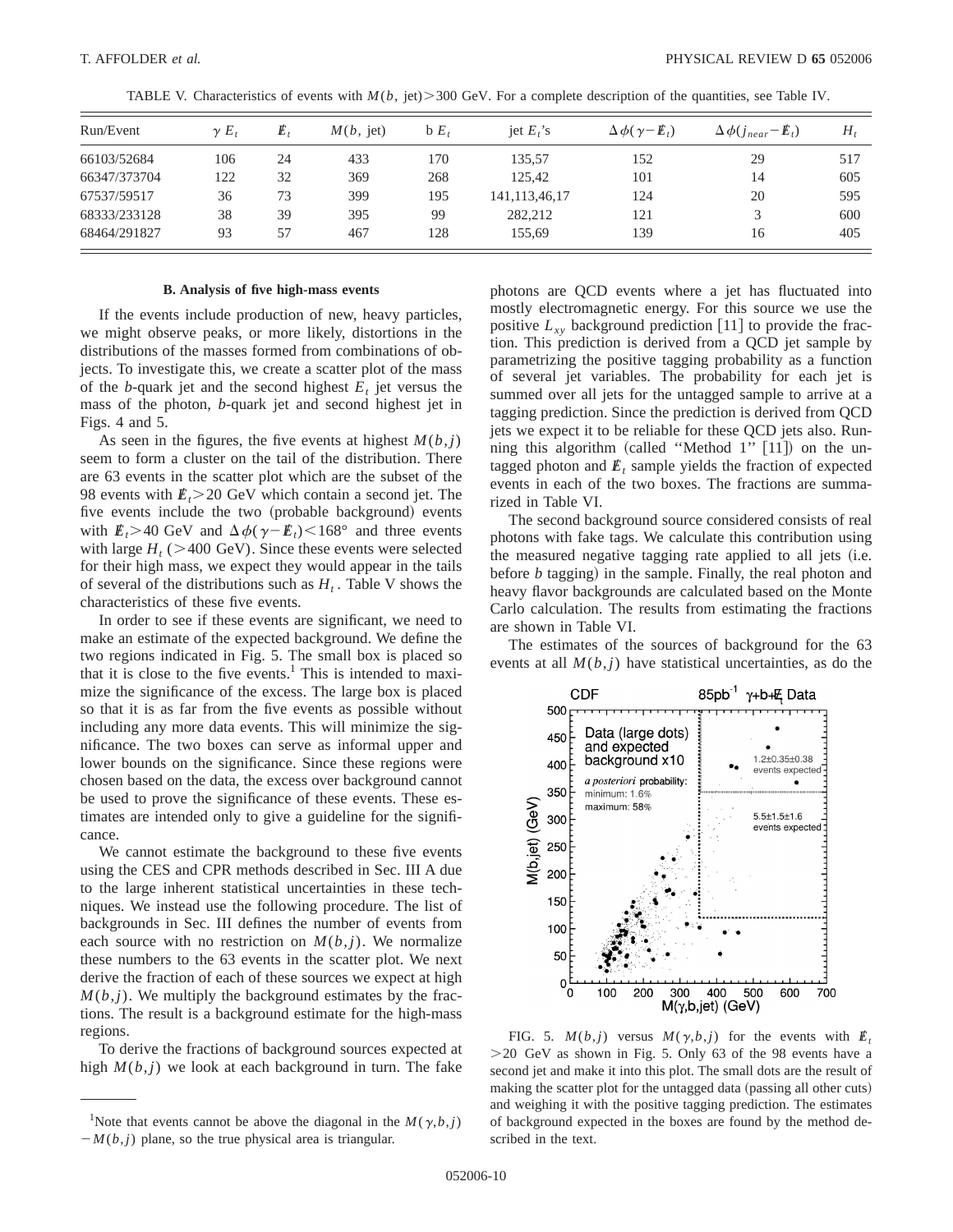TABLE VI. The fraction of the  $63\gamma b jE_t$  events for each background expected to fall into the high- $M(b, j)$  boxes defined in Fig. 5.

| Source              | Big box           | Small box         |
|---------------------|-------------------|-------------------|
| fake $\gamma$       | $0.080 \pm 0.007$ | $0.017 \pm 0.003$ |
| $\gamma$ , fake tag | $0.112 \pm 0.009$ | $0.032 \pm 0.005$ |
| $\gamma b\bar{b}$   | $0.10 \pm 0.03$   | $0.022 \pm 0.007$ |
| $\gamma c \bar{c}$  | $0.08 \pm 0.04$   | $0.018 \pm 0.008$ |

fractions in Table VI; we include both in the uncertainty in the number of events in the high-mass boxes. We propagate the systematic uncertainties on the backgrounds to the 63 events at all  $M(b, j)$  and include the following systematics due to the fractions:

 $(1)$  50% of the real photons and mistag background calculations for the possibility that the quark and gluon content, as well as the heavy flavor fraction, in photon events may differ from the content in QCD jets.

 $(2)$  50% of the real photons and mistag background calculations for the possibility that using the positive tagging prediction to correct the Monte Carlo calculation for the  $\mathbf{E}_t$ cut may have a bias.

 $(3)$  100% of the real photon and real heavy flavor background calculations for the possibility that the tails in the Monte Carlo  $M(b, j)$  distribution may not be reliable.

The results of multiplying the backgrounds at all  $M(b, j)$ with the fractions expected at high  $M(b, j)$  are shown in Table VII.

The result is that we expect  $5.5 \pm 1.5 \pm 1.6$  events in the big box, completely consistent with the five observed. We expect  $1.2 \pm 0.35 \pm 0.38$  events in the small box. The probability of observing five in the small box is 1.6%, a  $2.7\sigma$ effect, *a posteriori*.

We next address a method for avoiding the bias in deciding where to place a cut when estimating backgrounds to events on the tail of a distribution. This method was developed by the Zeus collaboration for the analysis of the significance of the tail of the  $Q^2$  distribution [18]. Figure 6 summarizes this method. The Poisson probability that the background fluctuated to the observed number of events (including uncertainties on the background estimate) is plotted for different cut values. We use the projection of the scatter plot onto the  $M(b, j)$  axis and make the cut on this variable since this is where the effect is largest. We find the minimum probability is  $1.4 \times 10^{-3}$ , which occurs for a cut of  $M(b, j)$ 



FIG. 6. The upper plot is the number of events passing a cut on  $M(b, j)$  for the data and the positive tagging prediction. The lower plot is the probability that the number of events passing a cut on  $M(b, j)$  is consistent with the positive tagging prediction. The expected number of experiments with such a low minimum probability is derived from 10 000 simulated experiments drawn from the distribution of the expected background.

 $>400$  GeV. We then perform 10 000 "pseudo-experiments" where we draw the data according to the background distribution derived above and find the minimum probability each time. We find 1.2% of these experiments have a minimum probability lower than the data, corresponding to a  $2.7\sigma$  fluctuation. Including the effect of the uncertainties in the the background estimate does not significantly change the answer.

We note that this method is one way of avoiding the bias from deciding in what region to compare data and backgrounds after seeing the data distributions. It does not, however, remove the bias from the fact that we are investigating this plot, over all others, because it looks potentially inconsistent with the background. If we make enough plots one of them will have a noticeable fluctuation. We conclude that the five events on the tail represent something less than a  $2.7\sigma$ effect.

TABLE VII. Summary of the estimates of the background at high  $M(b, j)$  in the boxes in the  $M(\gamma, b, j)$ - $M(b, j)$  plane defined in Fig. 5.

| Source              | Big box                  | Small box                |
|---------------------|--------------------------|--------------------------|
| fake $\gamma$       | $3.3 \pm 1.5 \pm 0.5$    | $0.70 \pm 0.33 \pm 0.10$ |
| $\gamma$ , fake tag | $0.97 \pm 0.09 \pm 0.69$ | $0.28 \pm 0.05 \pm 0.20$ |
| $\gamma b\bar{b}$   | $0.75 \pm 0.26 \pm 1.18$ | $0.16 \pm 0.06 \pm 0.26$ |
| $\gamma c\bar{c}$   | $0.44 \pm 0.26 \pm 0.79$ | $0.11 \pm 0.06 \pm 0.17$ |
| total               | $5.5 \pm 1.5 \pm 1.6$    | $1.24 \pm 0.35 \pm 0.38$ |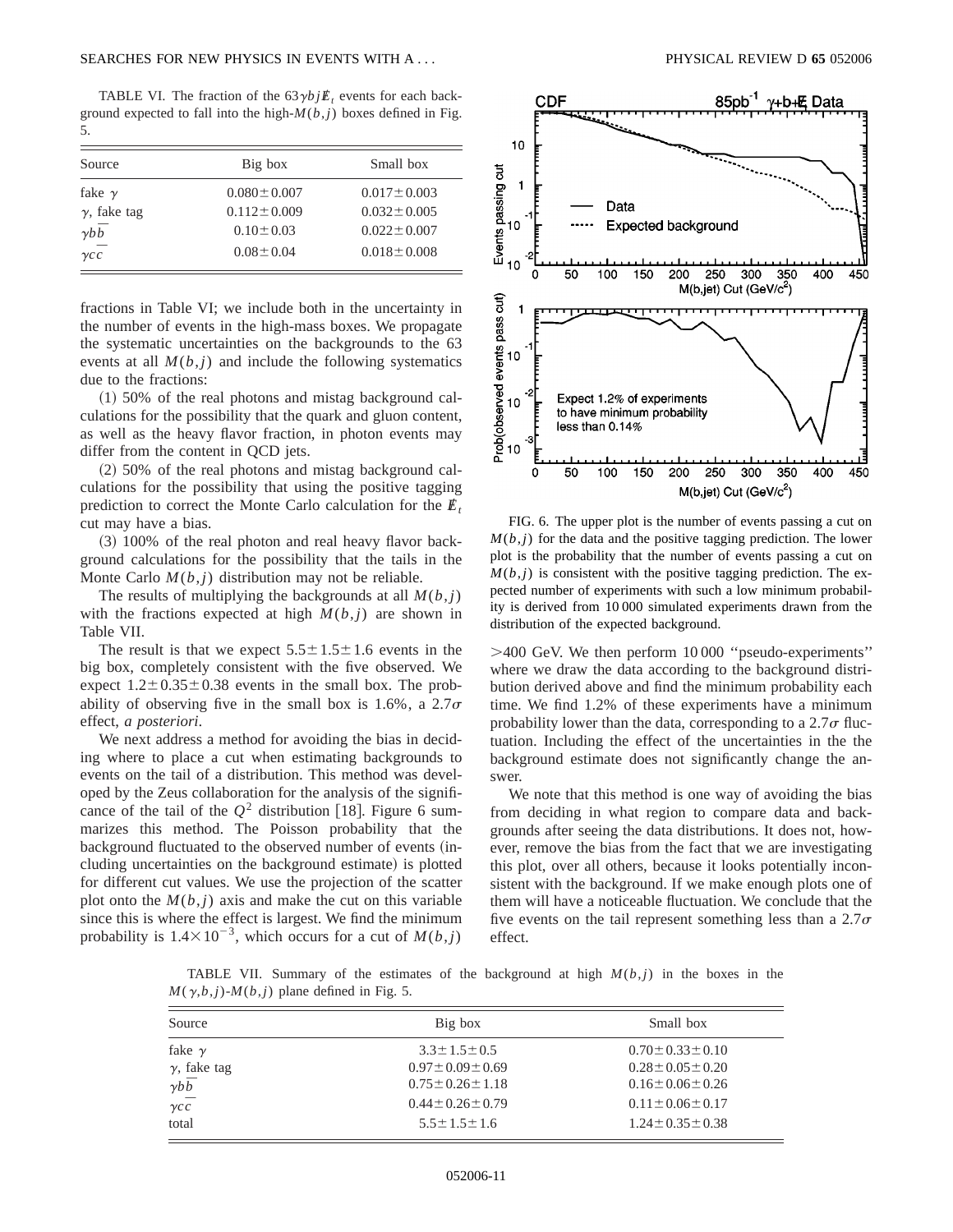

FIG. 7. The distribution of the number of events with *N* or more jets, represented by the solid points. The boxes are centered on the background prediction and their size reflects plus and minus one  $\sigma$ of combined statistical and systematic uncertainty on the background prediction. The distributions are  $(a)$  all events with a photon and *b*-tagged jet, (b) all events with a photon, *b*-tagged jet and  $E_t$  $>$  20 GeV. Some background predictions are negative due to the large statistical fluctuations on the fake photon background method. The results are also tabulated in Table VIII.

#### **C. Additional objects in the data sample**

We have searched the  $\gamma b$  data sample for other unusual characteristics. The creation and decay of heavy squarks, for example, could produce an excess of events with multiple jets. In Fig. 7 we histogram the number of events with *N* or more jets. Table VIII presents the numbers of events observed and expected. Some backgrounds are negative due to the large statistical fluctuations of the fake photon background. When all backgrounds are included the distribution in the number of jets in the data is consistent with that from the background.

We have searched in the sample of events with a photon and *b*-tagged jet for additional high- $E_t$  objects using the requirements defined in Sec. II E. We find no events containing a second photon. We find no events containing a hadronic  $\tau$ decay or a muon. We find one event with an electron; its characteristics are listed in Table IX. In scanning this event, we note nothing else unusual about it.

We find 8 events of the 1175 which have a photon and *b*-tagged jet containing a second *b*-tagged jet with  $E_t$  $>$  30 GeV. (Out of the 1175, only 200 events have a second jet with  $E_t$  > 30 GeV.) Unfortunately, this is such a small sample that we cannot use the background calculation to find the expected number of these events (the photon background CES-CPR method returns 100% statistical uncertainties). One of the events with two tags has 30 GeV of missing  $E_t$  so it is in the 98-event  $E_t$  > 20 GeV sample.

## **V. LIMITS ON MODELS OF SUPERSYMMETRY**

In the following sections we present limits on three specific models of supersymmetry  $[19]$ . Each of these models predicts significant numbers of events with a photon, a *b*-quark jet and missing transverse energy (i.e.  $\gamma bE_t$ ).

As is typical for supersymmetry models, each of these shows the problems in the process of choosing a model and presenting limits on it. Each of these models is very specific and thus represents a very small area in a very large parameter space. Consequently the odds that any of these is the correct picture of nature is small. They are current theories devised to address current concerns and may appear dated in the future. (This aspect is particularly relevant to the experimentalists, who often publish their data simultaneously with an analysis depending on a current model.) In addition these models can show sensistivity to small changes in the parameters.

The first model is based on a particular location in MSSM parameter space which produces the signature of  $\gamma bE_t + X$ . We consider both direct production of charginos and neutralinos and, as a second model, indirect production of charginos and neutralinos through squarks and gluinos. The third model is based on the gauge-mediated concept, discussed further below.

# A.  $\tilde{\chi}_2^0 \rightarrow \gamma \tilde{\chi}_1^0$  model

This theoretical model was originally proposed in the context of the anomalous CDF  $ee\gamma\gamma E_t$  event [1,2]. Here, however, we go beyond the constraints of this single event and only retain the essential elements of the model, optimized for CDF detector acceptence and efficiency. This is a MSSM

TABLE VIII. Numbers of events with *N* or more jets and the expected Standard Model background. Some background predictions are negative due to the large statistical fluctuations on the fake photon background method.

| Min $N_{\text{jet}}$ | Observed, $\dot{E}_t > 0$ GeV | Expected, $\mathbf{E}_{t} > 0$ GeV | Observed, $E_r > 20$ GeV | Expected, $E_t$ > 20 GeV |
|----------------------|-------------------------------|------------------------------------|--------------------------|--------------------------|
|                      | 1175                          | $1040 \pm 72 \pm 172$              | 98                       | $77 \pm 23 \pm 20$       |
| 2                    | 464                           | $394 \pm 44 \pm 63$                | 63                       | $39 \pm 18 \pm 12$       |
| 3                    | 144                           | $82 \pm 24 \pm 14$                 | 25                       | $-8 \pm 12 \pm 3$        |
| 4                    | 36                            | $17 \pm 11 \pm 3$                  |                          |                          |
| 5                    | 10                            |                                    |                          |                          |
| 6                    |                               |                                    |                          |                          |
|                      |                               |                                    |                          |                          |
| 8                    |                               |                                    |                          |                          |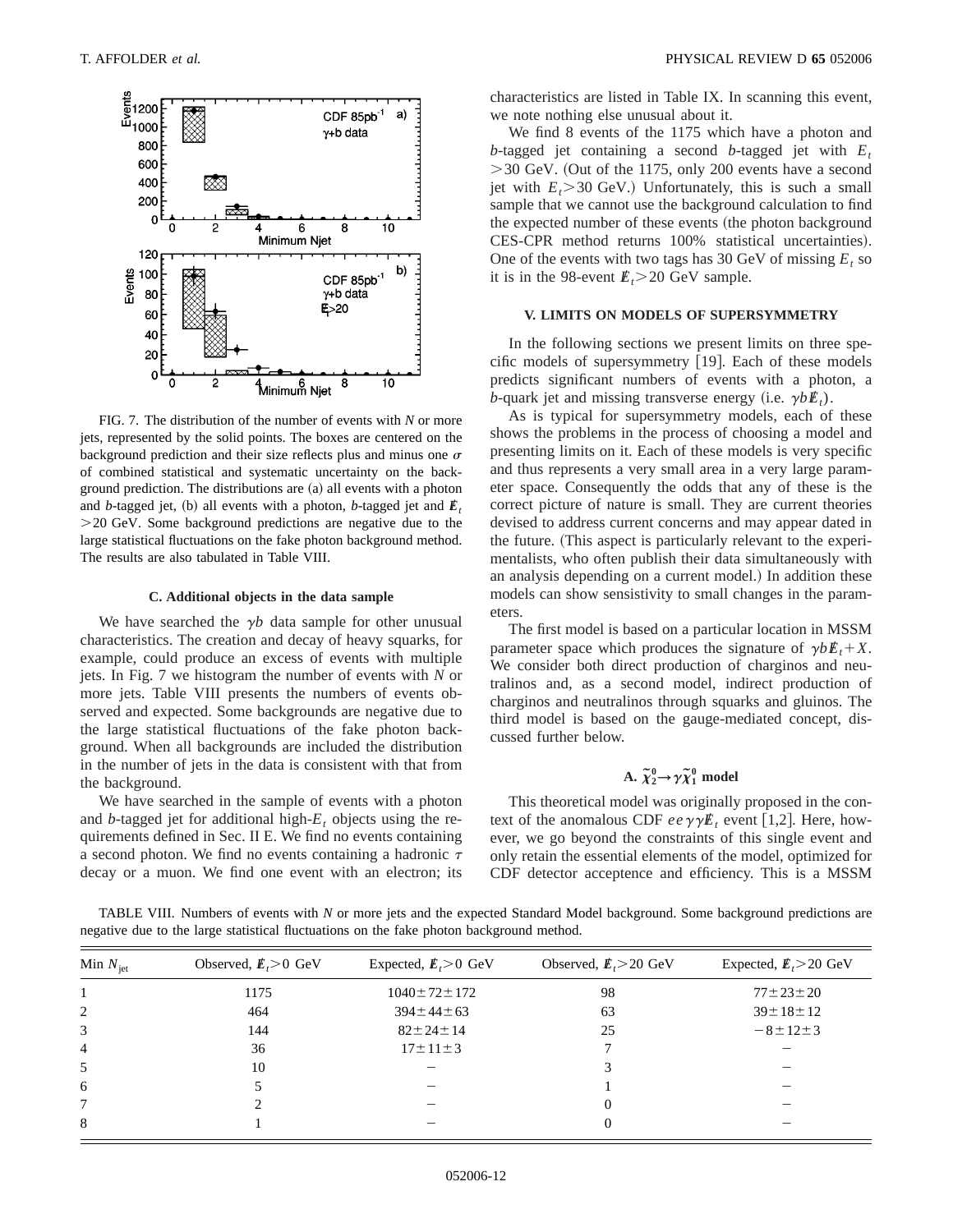TABLE IX. Characteristics of the one event with a photon, tagged jet, and an electron.

| Run/Event  | $\gamma$ $L_t$ |                          | $M(\gamma,e)$ | $\sim$<br>b E, | electron $E_t$ | $\Delta \phi(\gamma - \vec{E}_t)$ | $\mathbf{11}$                |
|------------|----------------|--------------------------|---------------|----------------|----------------|-----------------------------------|------------------------------|
| 63149/4148 | 42             | $\overline{\phantom{0}}$ | $\sim$ 1      | 106            | $\sim$<br>ں ر  | 4                                 | $\bigcap$ 1 $\bigcap$<br>212 |

model without any specific relation to a high-energy theory. It does not assume high-energy constraints such as the unification of the sfermion or scalar masses as is assumed in the models inspired by supergravity  $(SUGRA)$  [19]. In this section and the following section we develop a baseline model point in parameter space. The final limits on this model will be found for this point and for some variations around this point.

# *1. Direct gaugino production in the*  $\tilde{\chi}^0_2 \rightarrow \tilde{\chi}^0_1$  model

The first part of the model [2] is a light stop squark  $(\tilde{t})$ , the superpartner to the top quark. In this model the  $\tilde{\chi}^{\pm}_{i}$  then decays to  $\tilde{t}b$  and the  $\tilde{t}$  decays to  $\tilde{\chi}_1^0c$ . The second important feature of the model is the decay  $\tilde{\chi}_2^0 \rightarrow \gamma \tilde{\chi}_1^0$  which dominates in a particular region of MSSM parameter space. With these decays dominating, any event where a  $\tilde{\chi}^{\pm}$  and a  $\tilde{\chi}^0$  is produced, either directly or indirectly through the strong production and decays of squarks and gluinos, will contain a photon, a *b*-quark jet and missing  $E_t$ .

The heart of the model [2] is the decay  $\tilde{\chi}^0_2 \rightarrow \gamma \tilde{\chi}^0_1$  so we examine in detail the parameter space where this decay dominates. The branching ratio of this decay is large when one of the neutralinos is a pure photino and one is pure Higgsino. To make a pure photino, we set  $M_1 = M_2$ . The photino mass is then equal to  $M_2$ . To make a pure Higgsino we set tan  $\beta \approx 1$ . To avoid the theoretical bias against a very



FIG. 8. The five regions in the supersymmetry parameter  $M_2$ - $\mu$ plane where different mass hierarchies occur. The three lightest neutralinos are denoted  $\tilde{\chi}_{1,2,3}^0$ , respectively. The dashed line is the locus of points scanned for the limits and is given by  $M_2=0.89|\mu|$ +39 GeV. The dot is the baseline model described in the text.

small tan  $\beta$  [which makes the top Yukawa coupling go to infinity before the grand unified theory  $(GUT)$  scale] we will use tan  $\beta$ =1.2. In this case, the Higgsino mass is approximately equal to  $|\mu|$ . The above is purely a result of the form of the neutralino mass matrix. For definitions of these model parameters and discussions of their roles in SUSY models please see  $[19]$ .

This leaves two free parameters to define the charginos and neutralinos,  $M_2$  and  $\mu$ . Figure 8 shows five regions in the  $\mu$ - $M_2$  plane; Table X summarizes the regions. First we note that in region 5 ( $\mu$ >0) we do not observe the decay  $\tilde{\chi}_2^0 \rightarrow \gamma \tilde{\chi}_1^0$  because typically  $\tilde{\chi}_1^{\pm} < \tilde{\chi}_2^0$  and  $\tilde{\chi}_2^0 \rightarrow W^* \tilde{\chi}_1^{\pm}$ .

For  $\mu$  < 0, there are four regions. In region 2, which is the region suggested in [2], the  $\tilde{\chi}^0$  is the photino,  $\tilde{\chi}^0$  is the Higgsino, and the decay  $\tilde{\chi}_2^0 \rightarrow \gamma \tilde{\chi}_1^0$  dominates. In region 3,  $\tilde{\chi}_2^0$ is the Higgsino and  $\tilde{\chi}_1^0$  is the photino and the photon decay still dominates. In region 1 the photino has become so heavy it is now the  $\tilde{\chi}^0_3$ . In region 4, the Higgsino has become the  $\tilde{\chi}^0_3$ . In regions 3 and 4 it is still possible to get photon decays, sometimes even  $\tilde{\chi}_3^0 \rightarrow \gamma \tilde{\chi}_2^0$ .

We choose to concentrate on region 2 where the photon plus *b* decay signature can be reliably estimated by the Monte Carlo event generator PYTHIA [20]. The  $\tilde{\chi}_2^0 \rightarrow \tilde{\chi}_1^0$  decay dominates here. We also note that in this region the cross section for  $\tilde{\chi}_2^{\pm} \tilde{\chi}_2^0$  is 3–10 times larger than the cross section for  $\tilde{\chi}_1^{\pm} \tilde{\chi}_2^0$  even though the  $\tilde{\chi}_2^{\pm}$  is significantly heavier than the  $\tilde{\chi}_1^{\pm}$ . This is due to the large  $\tilde{W}$  component of the  $\tilde{\chi}_2^{\pm}$ .

Since region 2 is approximately one dimensional, we scan in only one dimension, along the diagonal, when setting limits on  $\tilde{\chi}_2^2 \tilde{\chi}_2^0$  production. To decide where in the region to place the model, we note that the mass of  $\tilde{\chi}_2^0$  equals  $M_2$  and the mass of  $\tilde{\chi}_1^0 = |\mu|$  in this region. To give the photon added boost for a greater sensitivity, we will set  $M_2$  significantly larger than  $|\mu|$ . This restricts us to the upper part of region 2. The dotted line in Fig. 8 is the set of points defined by all these criteria and is given by  $M_2=0.89*|\mu|+39$  GeV.

TABLE X. The approximate content of the neutralinos in the four regions of the  $\mu$ -*M*<sub>2</sub> plane with  $\mu$ <0 shown in Fig. 8. The symbols  $\tilde{h}_a$  and  $\tilde{h}_b$  are simply the antisymmetric and symmetric combinations of  $\overline{h}_1^0$  and  $\overline{h}_2^0$  [19].

| Region         | $\widetilde{\mathbf{v}}^0$ |             |                       |               |
|----------------|----------------------------|-------------|-----------------------|---------------|
|                | $\tilde{h}_b$              | Ĩ.          | $\tilde{\phantom{a}}$ | $h_a$         |
| $\overline{c}$ | $\tilde{h}_b$              | $\tilde{}$  | 7                     | $\tilde{h}_a$ |
| 3              | $\tilde{\phantom{a}}$      | $\bar{h}_b$ | Ĩ.                    | $h_a$         |
| $\overline{4}$ | $\tilde{}$                 | Ĩ.          | $\tilde{h}_b$         | $n_a$         |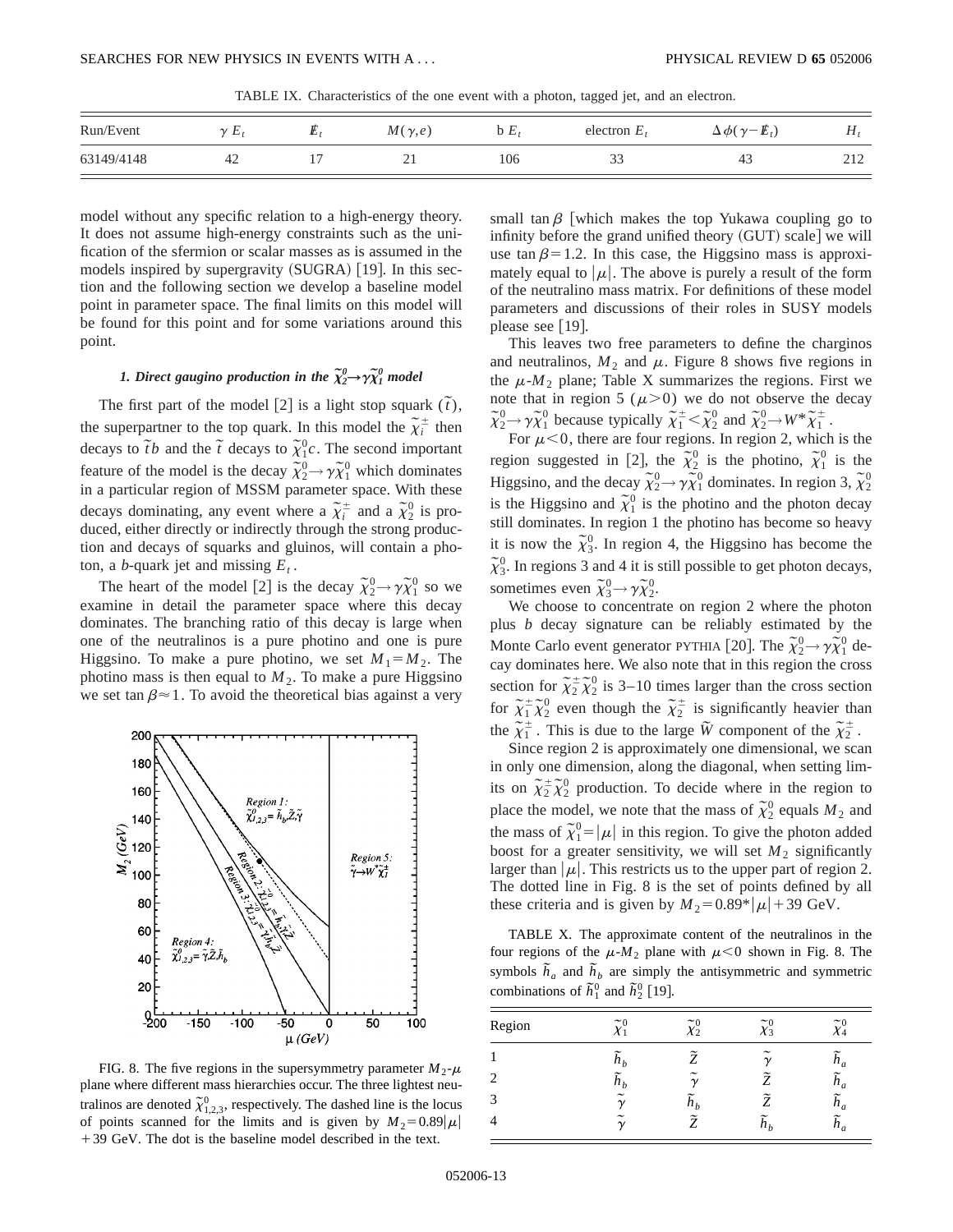| Cuts        |                                         | Cumulative efficiency (%) |
|-------------|-----------------------------------------|---------------------------|
| Photon      | $E_t$ > 25 GeV, $ \eta $ < 1.0, ID cuts | 50                        |
| One jet     | $E_{t,corr}$ > 30 GeV, $ \eta $ < 2.0   | -47                       |
| One SVX tag | $E_{t,corr}$ > 30 GeV, $ \eta $ < 2.0   | 4.3                       |
| Ė,          | $>40$ GeV                               | 2.9                       |

TABLE XI. Efficiencies for the baseline point with squark and gluino production. The efficiencies do not include branching ratios.

The next step is to choose a  $\tilde{t}$  mass. It is necessary that  $\tilde{\chi}_1^0 < \tilde{t} < \tilde{\chi}_1^{\pm}$  for the decay  $\tilde{\chi}_1^{\pm}, \tilde{\chi}_2^{\pm} \rightarrow b\tilde{t}$  to dominate. We find that in region 2,  $\tilde{\chi}_1^{\pm} \approx M_2$ . If the  $\tilde{t}$  mass is near the  $\tilde{\chi}_1^{\pm}$ , the *b* will only have a small boost, but the  $\tilde{\chi}_1^0$  in the decay  $\tilde{t}$  $\rightarrow c\tilde{\chi}_{1}^{0}$  will have a greater boost, giving greater  $\mathbf{E}_{t}$ . If the  $\tilde{t}$ mass is near the  $\tilde{\chi}_1^0$ , the opposite occurs. In Monte Carlo studies, we find considerably more sensitivity if the  $\tilde{t}$  mass is near the  $\tilde{\chi}^0_1$ . We set the  $\tilde{t}$  mass to be  $M_{\tilde{\chi}^0_1}$ +5 GeV. Since the  $\tilde{\chi}_2^{\pm} \tilde{\chi}_2^0$  production cross section is larger than  $\tilde{\chi}_1^{\pm} \tilde{\chi}_2^0$  and will be detected with better efficiency, when we simulate direct production we set the Monte Carlo program to produce only  $\tilde{\chi}_2^{\pm} \tilde{\chi}_2^0$  pairs. The final limit is expressed as a cross section limit plotted versus the  $\tilde{\chi}_2^{\pm}$  mass (which is very similar to the  $\tilde{\chi}^0_2$  mass). This model is designed to provide a simple, intuitive signature that is not complicated by branching ratios and many modes of production.

For the baseline model, we chose a value of  $\mu$  near the exclusion boundary of current limits [21] on a  $\tilde{t}$  which decays to  $c\chi_1^0$ . The point we chose is  $M_{\tilde{\chi}_1^0} = 80$  GeV. From the above prescription, this corresponds to  $M_{\tilde{\chi}_1^0} = -\mu$ = 80 GeV,  $M_{\tilde{\chi}_{2}^{0}} = M_{\tilde{\chi}_{1}^{\pm}} = M_{2} = 110$  GeV, and  $M_{\tilde{\tau}} = 85$  GeV. This point, indicated by the dot in Fig. 8, gives the lightest mass spectrum with good mass splittings that is also near the exclusion boundary from the CERN  $e^+e^-$  collider LEP and DO Collaborations.

## *2. Squarks and gluinos*

Now we address the squarks and gluinos, which can produce  $\tilde{\chi}^{\pm}_i \tilde{\chi}^0_2$  in their decays, and sleptons, which can appear in the decays of charginos and neutralinos. We will set the squarks (the lighter  $\bar{b}$  and both left and right  $\tilde{u}$ ,  $\tilde{d}$ ,  $\tilde{s}$  and  $\tilde{c}$ ) to 200 GeV and the gluino to 210 GeV. The heavier  $\tilde{t}$  and  $\tilde{b}$ are above 1 TeV. The gluino will decay to the squarks and their respective quarks. The squarks will decay to charginos or neutralinos and jets. This will maximize the production of  $\tilde{\chi}^{\pm}_{i} \tilde{\chi}^{0}_{2}$  and therefore the sensitivity.

This brings us to the limit on indirect production in the  $\tilde{\chi}^0_2 \rightarrow \tilde{\chi}^0_1$  model. The chargino and neutralino parameters are fixed at the baseline model parameters. We then vary the gluino mass and set the squark mass according to  $M_{\tilde{G}}$  $= M_{\tilde{Q}} + 10$  GeV. The limit is presented as a limit on the cross section plotted versus the gluino mass. When the gluino mass crosses the  $\tilde{t}$  threshold at 260 GeV, the gluino

can decay to  $\tilde{t}$   $\tilde{t}$  and production of  $\tilde{\chi}^{\pm}_{i} \tilde{\chi}^{0}_{2}$  decreases. However, since all squarks are lighter than the gluino, the branching ratio to the  $\tilde{t}$  is limited and production will not fall dramatically.

Some remaining parameters of the model are now addressed. Sleptons could play a role in this model. They have small cross sections so they are not often directly produced, but if the sleptons are lighter than the charginos, the charginos can decay into the sleptons. In particular, the chargino  $\frac{1}{2}$   $\frac{1}{2}$   $\frac{1}{2}$   $\frac{1}{2}$   $\frac{1}{2}$   $\frac{1}{2}$   $\frac{1}{2}$   $\frac{1}{2}$   $\frac{1}{2}$   $\frac{1}{2}$   $\frac{1}{2}$   $\frac{1}{2}$   $\frac{1}{2}$   $\frac{1}{2}$   $\frac{1}{2}$   $\frac{1}{2}$   $\frac{1}{2}$   $\frac{1}{2}$   $\frac{1}{2}$   $\frac{1}{2}$   $\frac{1}{2}$   $\frac{1}{2}$  slepton decay. We therefore set the sleptons to be very heavy so they do not compete for branching ratios. We set  $M_A$ large. The lightest Higgs boson turns out to be only 87 GeV due to the corrections from the light third-generation squarks. This is below current limits so we attempted to tune the mass to be heavier and found it was difficult to achieve, given the light  $\tilde{t}$  and low tan  $\beta$ .

Using the PYTHIA Monte Carlo program, we find that 69% of all events generated with squarks and gluinos have the decay  $\tilde{\chi}_2^0 \rightarrow \tilde{\chi}_1^0$ , 58% have the decay  $\tilde{\chi}_i^{\pm} \rightarrow \tilde{t}b$ , and 30% have both. (To be precise, the light stop squark was excluded from this exercise, as it decays only to  $c\chi_1^0$ . A light stop pair thus gives the signature  $c\bar{c} + \mathbf{E}_t$ , one of the signatures used to search for it,  $[21,22]$  but it is not of interest here.)

## *3. Acceptances and efficiencies*

This section describes the evaluation of the acceptance and efficiency for the indirect production of  $\tilde{\chi}^{\pm}_{i} \tilde{\chi}^{0}_{i}$  through squarks and gluinos and the direct production of  $\tilde{\chi}_2^{\pm} \tilde{\chi}_2^0$  in the MSSM model of  $\tilde{\chi}_2^0 \rightarrow \gamma \tilde{\chi}_1^0$ . We use the PYTHIA Monte Carlo program with the CTEQ4L parton distribution functions  $(PDFs)$  [23]. The efficiencies for squark and gluino production at the baseline point are listed in Table XI.

The total efficiencies, which will be used to set production limits below, are listed in Table XII for the production of  $\tilde{\chi}^{\pm}_{i} \tilde{\chi}^{0}_{i}$  through squarks and gluinos, and in Table XIII for direction production. Typical efficiencies are  $2-3$  % in the former case, and 1% in the latter.

#### *4. Systematic uncertainty*

Some systematics are common to the indirect production and the direct production. The efficiencies of the isolation requirement in the Monte Carlo calculation and  $Z \rightarrow e^+e^$ control sample cannot be compared directly due to differences in the  $E_t$  spectra of the electromagnetic cluster, and the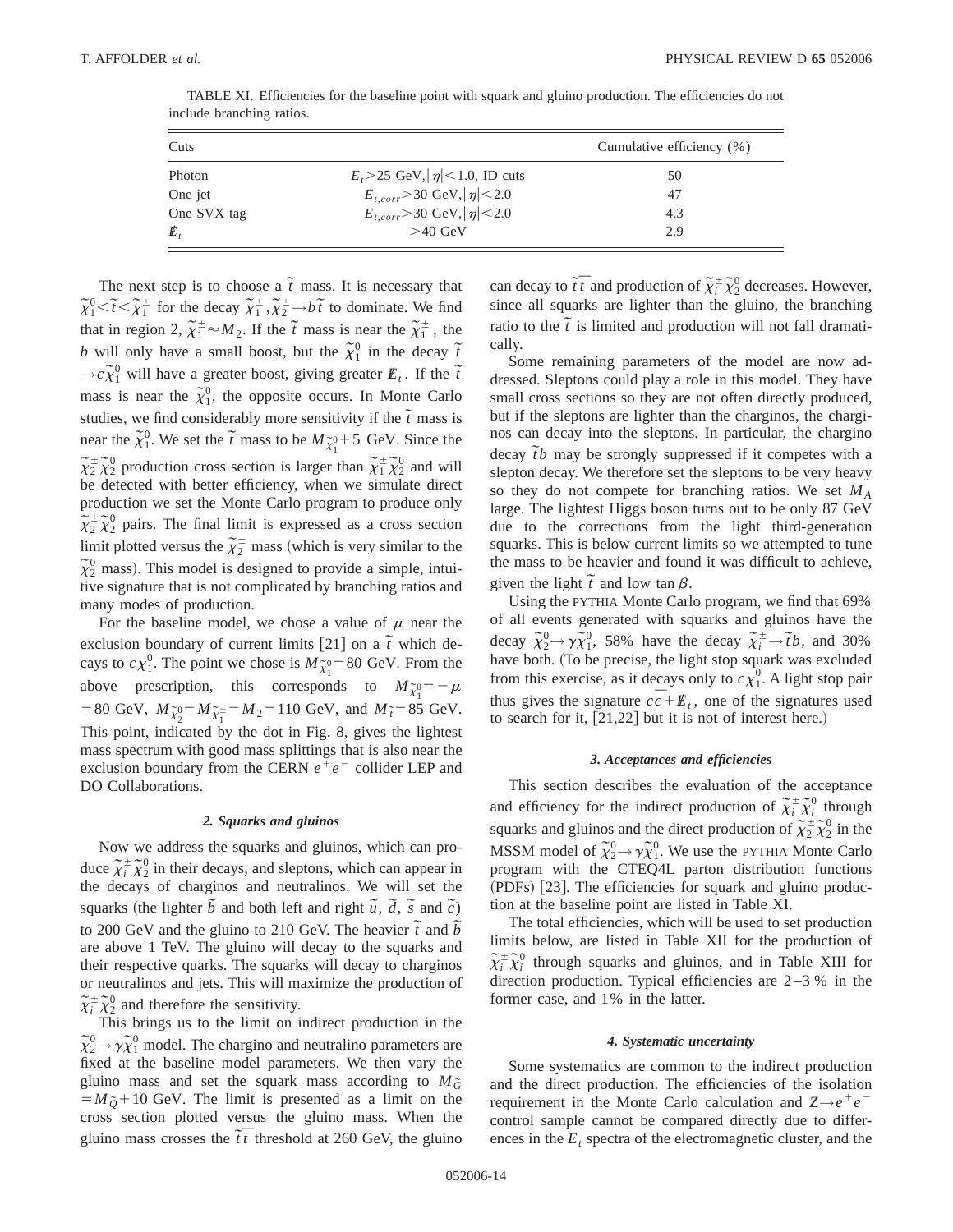TABLE XII. Efficiency times acceptance and limits on indirect production of  $\tilde{\chi}^{\pm}_i \tilde{\chi}^0_2$  though squarks and gluinos. Approximately 30% of events contain the decays  $\tilde{\chi}^0_2 \rightarrow \gamma \tilde{\chi}^0_1$  and  $\tilde{\chi}^{\pm}_i \rightarrow \tilde{t}b$ . The efficiencies in this table are found as the number of events passing all cuts divided by the number of events that contain both of these decays. The product of the cross section times the branching ratio listed in each case is for all open channels of SUSY production. Masses are given in GeV (following our convention of quoting  $M \times c^2$ ) and cross sections are in pb. The second row is the baseline point.

| $M_{\tilde{g}}$ (GeV) | $M_{\tilde{a}}$ (GeV) | $\sigma_{th} \times BR$ (pb) | $A \in (% )$ | $\sigma_{95\% \, lim} \times BR$ (pb) |
|-----------------------|-----------------------|------------------------------|--------------|---------------------------------------|
| 185                   | 175                   | 16.8                         | 1.97         | 3.76                                  |
| 210                   | <b>200</b>            | 7.25                         | 2.98         | 2.49                                  |
| 235                   | 225                   | 3.49                         | 3.23         | 2.30                                  |
| 260                   | 250                   | 1.94                         | 2.69         | 2.76                                  |
| 285                   | 275                   | 1.24                         | 2.16         | 3.45                                  |

multiplicity and  $E_t$  spectra of associated jets. The difference (14%) is taken to be the uncertainty in the efficiency of the photon identification cuts. The systematic uncertainty on the *b*-tagging efficiency (9%) is the statistical uncertainty in comparisons of the Monte Carlo calculation and data. The systematic uncertainty on the luminosity (4%) reflects the stability of luminosity measurements.

We next evaluate systematics specifically for the indirect production. The baseline parton distribution function is CTEQ4L. Comparing the efficiency with this PDF to the efficiencies obtained with Martin-Roberts-Stirling set D0'  $(MRSD0')$  [24] and Glock-Reya-Vogt 1994  $(GRV 94)$  leading order  $(LO)$  results  $[25]$  for the squark and gluino production, we find a standard deviation of 5%. Turning off initialand final-state radiation (ISR/FSR) in the Monte Carlo calculation increases the efficiency by 1% and 2%, respectively, and we take half of these as the respective systematics. Varying the jet energy scale by 10% causes the efficiency to change by 4%. In quadrature, the total systematic for the indirect production is 18%.

Evaluating the same systematics for the direct production, we find the uncertainty from the choice of the PDF is 5%, from the ISR/FSR is 2%/9%, and from the jet energy scale is 4%. In quadrature, the total systematic uncertainty for the direct production is 20%.

# 5. Limits on the  $\tilde{\chi}^0_2 \rightarrow \tilde{\chi}^0_1$  model, indirect production

To calculate an approximate upper limit on the number of  $\gamma b \mathbf{E}_t$  events from squark and gluino production, we use the limit implied from the observed two events, including the effect of the systematic uncertainties  $[26,27]$ . We divide the Poisson probability for observing  $\leq 2$  events for a given expected signal and background, convoluted with the uncertainties, by the Poisson probability for observing  $\leq 2$  events for a given background only, also convoluted with the uncertainties. The number of expected signal events is increased until the ratio falls below 5%, leading to an approximate 95% confidence level limit of 6.3 events. Other limits in this paper are computed similarly.

This upper limit, the efficiency described above (also see Table XII), and the luminosity,  $85 \text{ pb}^{-1}$ , are combined to find the cross section limit for this model. The theoretical cross section is calculated at NLO using the PROSPINO program  $[28]$ . The effect is to uniformly increase the strong interaction production cross sections by 30% (improving the limit). At the baseline point (including squarks and gluinos) described above, we expect 18.5 events, so this point is excluded. Next we find the limit as a function of the gluino mass. The squark mass is 10 GeV below the gluino mass and the rest of the sparticles are as in the baseline point. We can exclude gluinos out to a mass of 245 GeV in this model. The limits are displayed in Table XII and Fig. 9.

# 6. Limits on the  $\tilde{\chi}^0_2 \rightarrow \tilde{\chi}^0_1$  model, direct production

In this case the number of observed events  $(two)$  is convoluted with the systematic uncertainty to obtain an upper limit of 6.4 events (95% C.L.). To calculate the expected number of events from the direct production of  $\tilde{\chi}_2^{\pm} \tilde{\chi}_2^0$  we vary  $\mu$ , and calculate the  $M_t$ <sup> $\tau$ </sup> and  $M_2$  as prescribed above. The results are shown in Table XIII and Fig. 10. For these values of the model parameters, the branching ratios  $\tilde{\chi}^{\pm}$  $\rightarrow$   $\tilde{t}b$  and  $\tilde{\chi}_2^0 \rightarrow \gamma \tilde{\chi}_1^0$  are 100%.

TABLE XIII. Efficiencies and limits on direct production of  $\tilde{\chi}_2^{\pm} \tilde{\chi}_2^0$ . Branching ratios  $\tilde{\chi}_2^0 \to \gamma \tilde{\chi}_1^0$  and  $\tilde{\chi}_i^{\pm} \to \tilde{t}b \to (\tilde{\chi}_1^0 c)b$  are 100%. Masses are in GeV and the cross sections are in pb. The third row is the baseline point.

| $M_{\tilde{\chi}_{1}^{0}} = -\mu$ | $M_{\tilde{\chi}_{2}^{0}} = M_{2},$ | $M_{\tilde{\chi}^{\pm}_1}$ | $M_{\tilde{\chi}^{\pm}_{2}}$ | $M_{\tilde{t}}$ | $\sigma_{th}$ | $A \in (% )$ | $\sigma_{95\% \, lim}$ |
|-----------------------------------|-------------------------------------|----------------------------|------------------------------|-----------------|---------------|--------------|------------------------|
| 25                                | 61                                  | 71                         | 110                          | 30              | 0.23          | 0.93         | 8.06                   |
| 62                                | 95                                  | 94                         | 130                          | 67              | 0.034         | 1.41         | 5.33                   |
| 79                                | 110                                 | 108                        | 140                          | 85              | 0.018         | 1.29         | 5.85                   |
| 93                                | 123                                 | 118                        | 150                          | 98              | 0.0075        | 1.34         | 5.58                   |
| 118                               | 146                                 | 140                        | 170                          | 123             | 0.0022        | 1.27         | 5.94                   |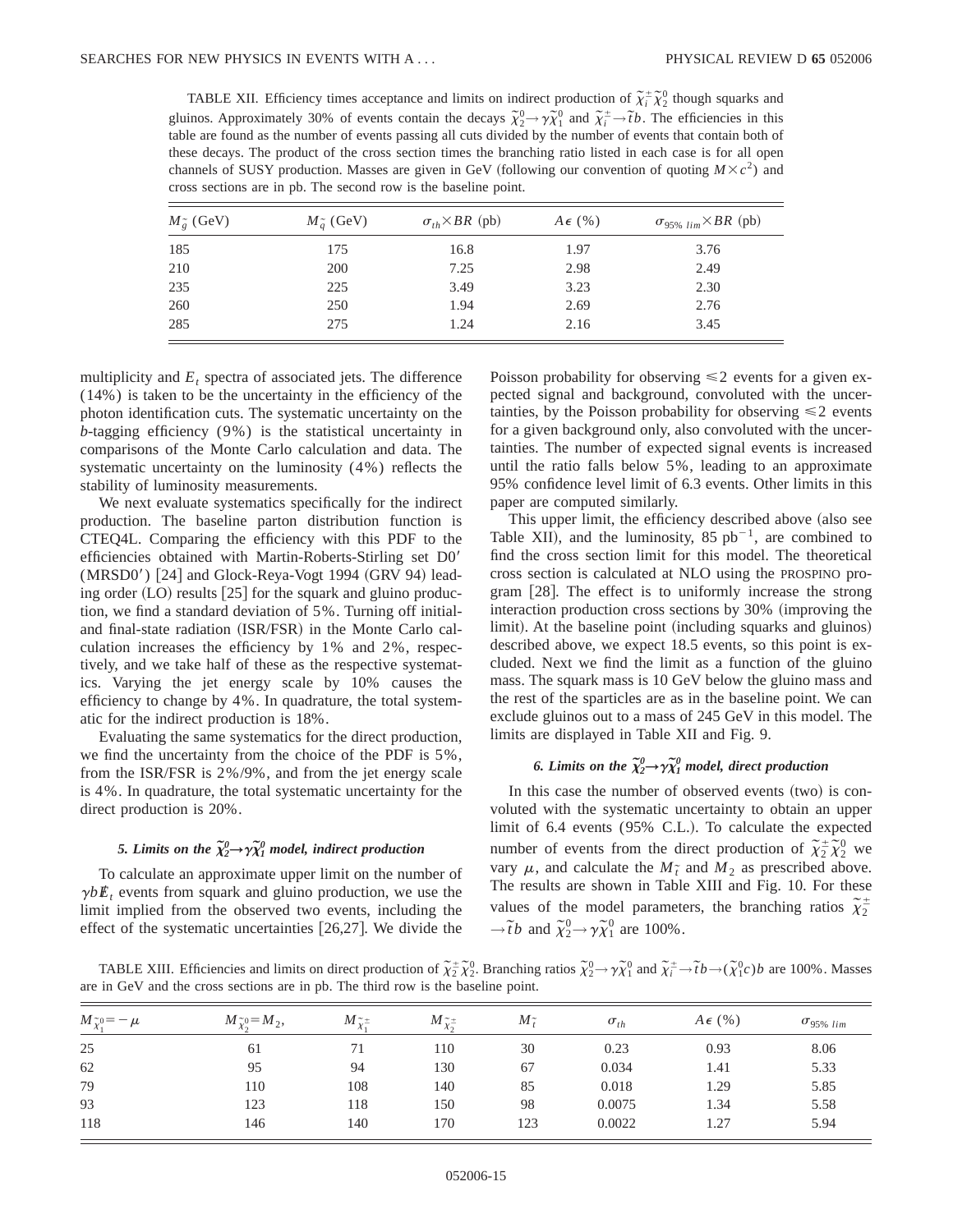

FIG. 9. The limits on the cross section times the branching ratio for SUSY production of  $\gamma b \mathbf{E}_t$  events in the  $\tilde{\chi}_2^0 \rightarrow \gamma \tilde{\chi}_1^0$  model. All production processes have been included; the dominant mode is the production of squarks and gluinos which decay to charginos and neutralinos. The overall branching ratio to the  $\gamma b E_t$  topology is approximately 30%.

As can be seen from Fig. 10, the predicted rates from direct production are smaller than the measured limits by 1–3 orders of magnitude, and no mass limit on the  $\tilde{\chi}^{\pm}$  mass can be set.

## **B. Gauge-mediated model**

This is the second SUSY model  $[19]$  which can give substantial production of the signature  $\gamma bE_t$ . In this model the



FIG. 10. The limits on the  $\tilde{\chi}_2^{\pm} \tilde{\chi}_2^0$  cross section in the  $\tilde{\chi}_2^0 \rightarrow \tilde{\chi}_1^0$ SUSY model. The branching ratios  $\tilde{\chi}_2^0 \rightarrow \gamma \tilde{\chi}_1^0$  and  $\tilde{\chi}_i^{\pm} \rightarrow \tilde{t} b$  $\rightarrow$   $(\tilde{\chi}_1^0 c) b$  are taken to be 100%.

TABLE XIV. The models used in the limits on the GMSB scenario. The lightest Higgs boson is 100 GeV. The masses are in GeV and the branching ratios are in %.

| $M_{\widetilde{\chi}_1^0}$ | $M_{\widetilde{\chi}_{2}^{0}}$ |     | $M_{\widetilde{\chi}_1^{\pm}}$ $BR(\widetilde{\chi}_1^0 \rightarrow \gamma \widetilde{G})$ $BR(\widetilde{\chi}_1^0 \rightarrow h \widetilde{G})$ |    |
|----------------------------|--------------------------------|-----|---------------------------------------------------------------------------------------------------------------------------------------------------|----|
| 113                        | 141                            | 130 | 90                                                                                                                                                |    |
| 132                        | 157                            | 147 | 62                                                                                                                                                | 18 |
| 156                        | 178                            | 170 | 33                                                                                                                                                | 40 |
| 174                        | 194                            | 186 | 22                                                                                                                                                | 50 |

difference between the mass of the standard model particles and their SUSY partners is mediated by gauge (the usual electromagnetic, weak, and strong) interactions  $[29]$  instead of gravitational interactions as in SUGRA models. The SUSY model is assumed broken in a hidden sector. Messenger particles gain mass through renormalization loop diagrams which include the hidden sector. SUSY particles gain their masses through loops which include the messenger particles.

This concept has the consequence that the strongly interacting squarks and gluinos are heavy and the right-handed sleptons are at the same mass scale as the lighter gauginos. A second major consequence is that the gravitino is very light (eV scale) and becomes the LSP. The source of the *b* quarks is no longer the third generation squarks, but the decays of the lightest Higgs boson. If the lightest neutralino is mostly Higgsino, the decay  $\tilde{\chi}_1^0 \rightarrow h\tilde{G}$  can compete with the decays  $\tilde{\chi}_1^0 \rightarrow Z \tilde{G}$  and  $\tilde{\chi}_1^0 \rightarrow \gamma \tilde{G}$ . The Higgs boson decays to  $b\bar{b}$  as usual. Since SUSY particles are produced in pairs, each event will contain two cascades of decays down to two  $\tilde{\chi}_1^{0}$ 's, each of which in turn will decay by one of these modes. If one decays to a Higgs boson and one decays to a photon, the event will have the signature of a photon, at least one *b*-quark jet, and missing  $E_t$ .

We will use a minimal gauge-mediated model with one exception. This MGMSB model has five parameters, with the following values:

 $\Lambda$ =61–90 TeV, the effective SUSY-breaking scale;

 $M/\Lambda$  = 3, where *M* is the messenger scale;

 $N=2$  the number of messenger multiplets;

tan  $\beta$ =3;

the sign of  $\mu<0$ .

We will compute the MGMSB model using the GMSB option of ISAJET  $\vert 30 \vert$ . We then reenter the model using the MSSM options so that we can make one change: we set  $\mu$  $=$  -0.75*M*<sub>1</sub>. This makes the lightest neutralino a Higgsino so the branching ratio for  $\tilde{\chi}_1^0 \rightarrow h\tilde{G}$  will be competitive with  $\tilde{\chi}_1^0 \rightarrow \gamma \tilde{G}$ . We produce all combinations of  $\tilde{\chi}_i^{\pm}$  and  $\tilde{\chi}_j^0$ , which are the only significant cross sections. We vary  $\Lambda$  which varies the overall mass scale of the supersymmetric particles.

The model masses and branching ratios are given in Table XIV. The branching ratio is defined as the number of events with  $\tilde{\chi}^0_1 \rightarrow \gamma \tilde{G}$  and  $\tilde{\chi}^0_1 \rightarrow h\tilde{G}$  divided by the number of events produced from all sources predicted by the model. We are using ISAJET with the CTEQ4L parton distribution function. The first point appears to have an unusually large efficiency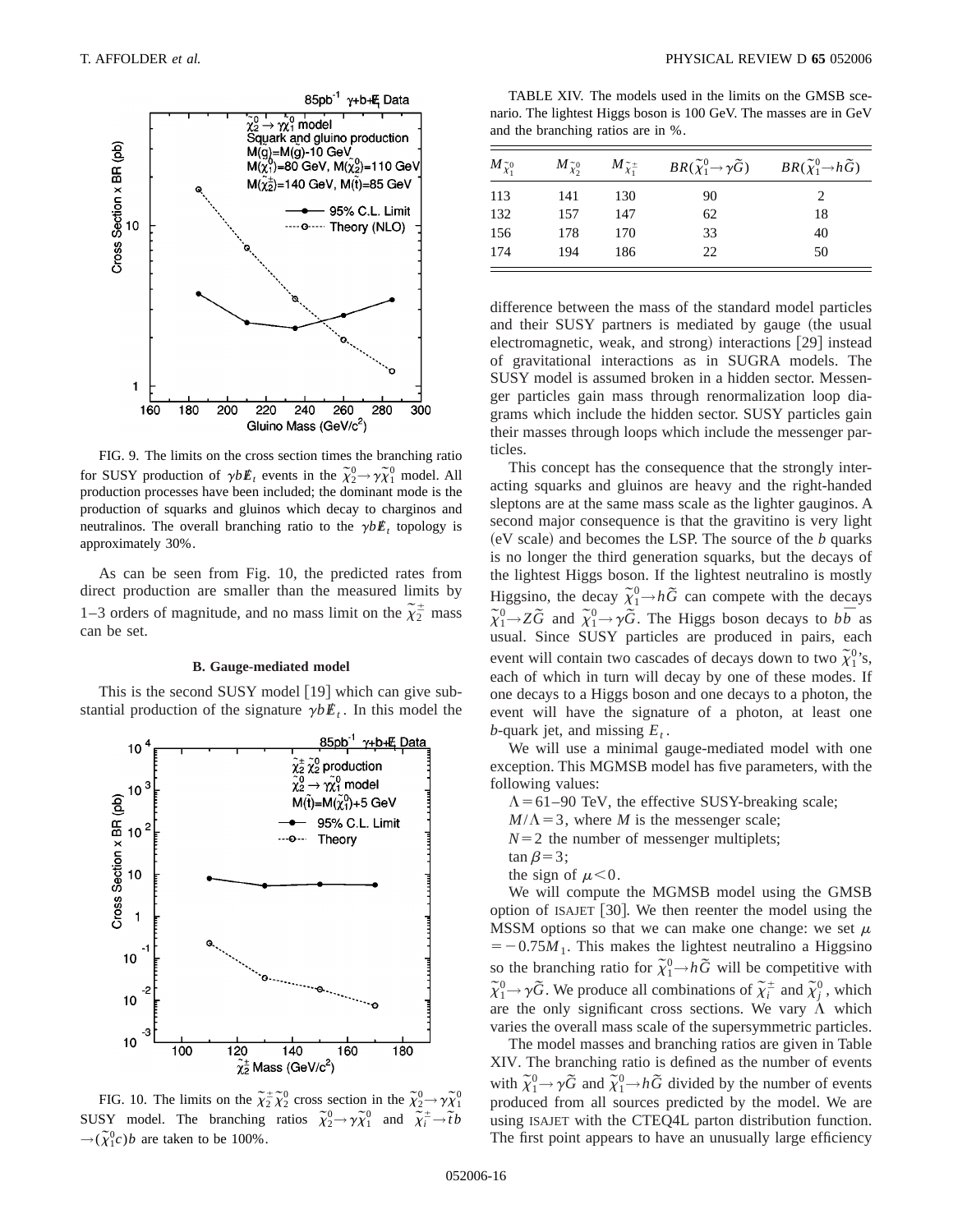TABLE XV. Efficiencies and limits on direct production of  $\tilde{\chi}^{\pm}_{i} \tilde{\chi}^{0}_{j}$  in the GMSB scenario. Branching ratios are not included in these efficiencies. The first row has an inflated efficiency due to the definition of the branching ratio. The units of  $A \epsilon$  and the branching ratio are % and the cross sections are in pb.

| $A \in$ | B <sub>R</sub> | $\sigma_{th} \times BR$ | $\sigma_{95\%\ lim} \times BR$ |
|---------|----------------|-------------------------|--------------------------------|
| 27.4    | 3              | 0.010                   | 0.27                           |
| 7.5     | 20             | 0.0402                  | 1.00                           |
| 8.4     | 23             | 0.0230                  | 0.89                           |
| 11.4    | 18             | 0.0111                  | 0.66                           |

because of other sources for *b* quarks which are not reflected in the definition of the signal branching ratio. We use the systematic uncertainties evaluated using the direct production of the  $\tilde{\chi}_2^0 \rightarrow \gamma \tilde{\chi}_1^0$  model.

Taking the two events observed, and convoluting with a 20% systematic uncertainty gives an upper limit of 6.4 events observed at 95% C.L. The final limits on this model are presented in Table XV and are displayed in Fig. 11. Again, one can see that the experimental sensitivity is not adequate to set a mass limit (this time on the  $\tilde{\chi}^{\pm}_1$  mass) by several orders of magnitude.

### **VI. MODEL-INDEPENDENT LIMITS**

As described in the Introduction, there are several advantages to presenting limits of searches in a model-independent form. In the previous sections we derived limits on models of supersymmetry and presented the results as a limit on a cross section times branching ratio for a specific model,  $(\sigma)$  $\times$ *BR*)<sup>*lim*</sup>=*N*<sup>*lim*</sup>/*LA* $\epsilon$ , where *N*<sub>*lim*</sub> is the 95% confidence level on the number of events of anomalous production and



FIG. 11. The limits on the cross section times branching ratio for the SUSY production of  $\gamma bE_t$  events in the GMSB model. All production processes have been included.

 $\mathcal L$  is the integrated luminosity. We make a distinction between the acceptance, *A*, which is defined as the probability that an object passes  $E_t$ ,  $\eta$ , and  $\Delta \phi$  cuts, and the efficiency,  $\epsilon$ , which is the probability of events surviving all other sources of inefficiencies, such as photon identification cuts or *b*-tagging requirements, which is detector-specific. The acceptance may be calculated from kinematic and geometric criteria alone, so an experienced worker in the field can compute it using only a Monte Carlo event generator program, while the efficiency requires access to the full detector simulation and, typically, multiple control samples. In our formulation,  $N_{lim}$  includes the degradation in sensitivity due to uncertainties on  $A \epsilon$ , luminosity, and background subtractions, when they are included, as well as the statistical upper limit on the number of events.

In the case of model-independent limits, there is no model to determine the efficiency and therefore we report a limit on  $(\sigma \times BR \times A \epsilon)^{lim} = N^{lim}/\mathcal{L}$ . These limits, which are presented in the next section, do not have an immediate interpretation. (They do imply, however, a cross section range that we are *not* sensitive to, even with perfect efficiency.) In order to determine the meaning of these limits, in particular if a model is excluded or not, there must still be a mechanism for an interested physicist to calculate  $A \in \mathfrak{f}$  for the model, and we develop three methods in the Appendix.

### A. Model-independent limits on  $\gamma bX$  signatures

The limit on  $(\sigma \times BR \times A \epsilon)$ <sup>lim</sup>= $N^{lim}/\mathcal{L}$  is described by reporting that two events are observed with an isolated photon with  $E_t$  > 25 GeV and  $|\eta|$  < 1, a SVX-tagged *b*-quark jet with  $E_t > 30$  GeV and  $|\eta| < 2$ ,  $\Delta \phi(\gamma - E_t) < 168^\circ$  and  $E_t$ .40 GeV. The cuts are fully described in Sec. II. The integrated luminosity for this sample is  $(85\pm3)$  pb<sup>-1</sup>.

The resulting 95% confidence level limit on  $(\sigma \times BR)$  $\times A \epsilon$ <sup>*lim*</sup> for the  $\gamma bE_t$  signature is then 0.069 pb. Adding the 4% luminosity uncertainty we find the cross section limit increases to 0.070 pb. If we also add the 22% uncertainty in  $A \in$  from the *WW* limits (a typical uncertainty on an efficiency for this signature) discussed in the Appendix, we find the cross section limit increases 10% to 0.077 pb. This is the final model-independent limit on the signature  $\gamma b E_t$ . The limit on the  $\gamma b$  signature before any  $E_t$  requirement is 5.9 pb and the limit from the  $\gamma bE_t$  signature from the 98-event sample with  $E_t$   $>$  20 GeV is 0.99 pb.

The search for other objects in these events is described in Secs. II E and IV C. When we find no events, we can set a 95% confidence level limit on  $(\sigma \times BR \times \epsilon A)^{lim}$  of 0.038 pb assuming 4% uncertainty in the luminosity and 22% uncertainty in the efficiency. This would apply to the searches for events with an additional photon, a muon or tau. For events with an additional electron, we observe one event and our limit becomes 0.057 pb.

For events with *N* or more jets as shown in Fig. 7, we find the limits listed in Table XVI.

#### **VII. CONCLUSIONS**

We have searched in 85  $pb^{-1}$  of CDF data for anomalous production of events with a high- $E_t$  photon and a *b*-tagged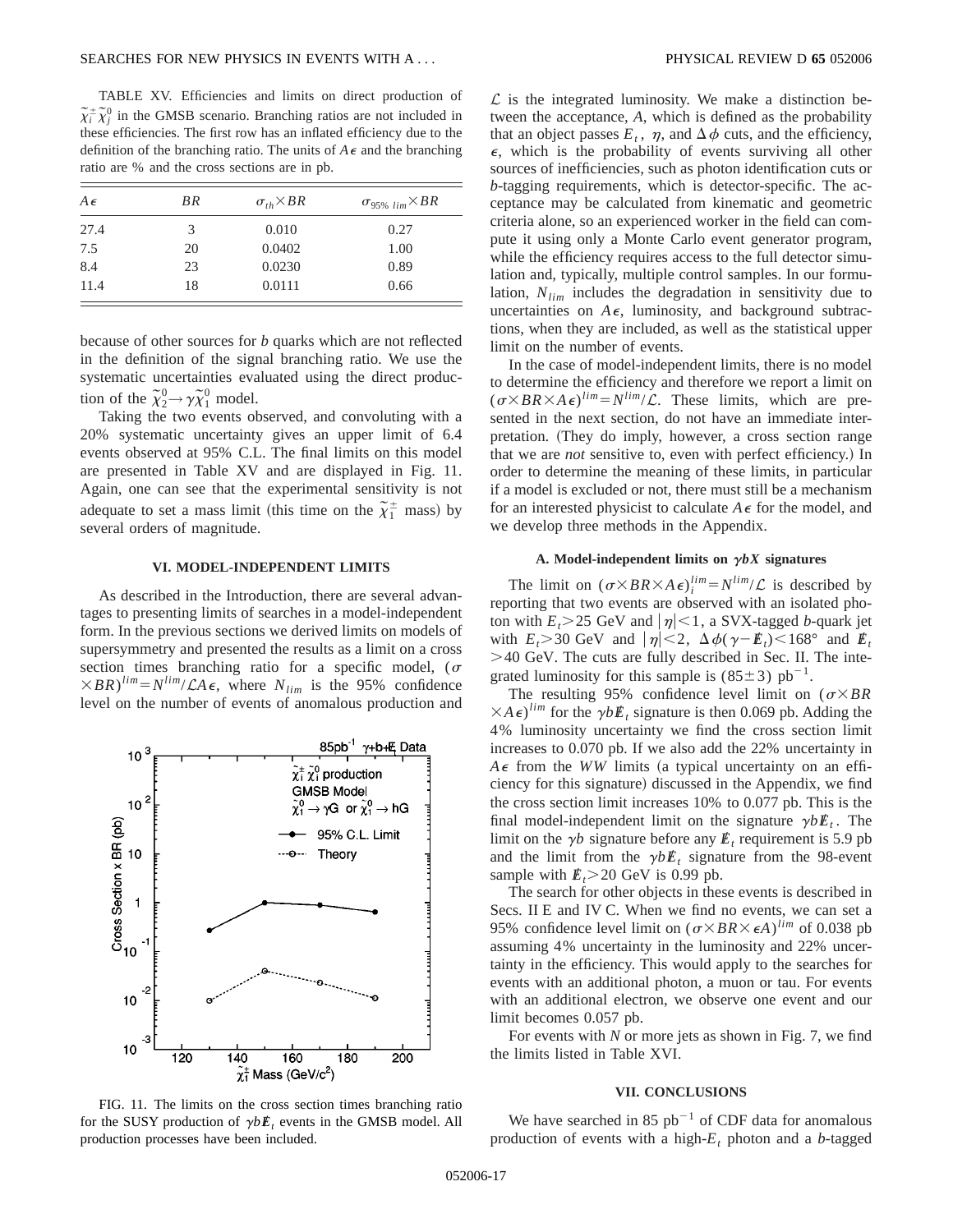TABLE XVI. The 95% confidence level limits on  $(\sigma \times BR)$  $\times \epsilon A$ <sup>*lim*</sup> in pb for events with *N* or more jets, including the *b* jet.

| 0.99<br>5.9<br>2.5<br>0.77<br>2<br>3<br>0.50<br>1.5<br>0.18<br>$\overline{4}$<br>0.52<br>0.10<br>0.24<br>6<br>0.062<br>0.14<br>0.038<br>0.083<br>7 | N | $\sigma_{lim}^{95\%}$ (pb), $E_t > 0$ GeV | $\sigma_{lim}^{95\%}$ (pb), $E_t > 20 \text{ GeV}$ |
|----------------------------------------------------------------------------------------------------------------------------------------------------|---|-------------------------------------------|----------------------------------------------------|
| 5                                                                                                                                                  |   |                                           |                                                    |
|                                                                                                                                                    |   |                                           |                                                    |
|                                                                                                                                                    |   |                                           |                                                    |
|                                                                                                                                                    |   |                                           |                                                    |
|                                                                                                                                                    |   |                                           |                                                    |
|                                                                                                                                                    |   |                                           |                                                    |
|                                                                                                                                                    |   |                                           |                                                    |
|                                                                                                                                                    | 8 | 0.062                                     | 0.038                                              |

jet. We find 1175 events with a photon with  $E_r > 25$  GeV and a *b*-tagged jet with  $E_t$  > 30 GeV, versus  $1040 \pm 186$  expected from standard model backgrounds. Further requiring missing transverse energy  $E_t$   $>$  40 GeV, in a direction not back-toback with the photon ( $\Delta \phi \le 168^{\circ}$ ), we observed two events versus  $2.3 \pm 1.6$  events expected. In addition we search in subsamples of these events for electrons, muons, and tauleptons, additional photons, jets and *b*-quark jets. We conclude that the data are consistent with standard model expectations.

We present limits on three current models of supersymmetry. The first is indirect production of chargino-neutralino pairs through squark and gluino production, where the photon is produced in  $\tilde{\chi}^0_2 \rightarrow \gamma \tilde{\chi}^0_1$  and the *b*-quark comes from the chargino decay into the light stop squark  $\tilde{\chi}_1^+ \rightarrow \tilde{t}b$ . A choice of favorable values of the parameters allows setting a lower mass limit on the gluino mass of 250 GeV. The second model is similar, but we look only at direct production of the  $\tilde{\chi}_2^0 \chi_2^{\pm}$ pair. A cross section limit of  $\sim$  7-10 pb is set, but is above the predictions for all  $\tilde{\chi}_2^0$  masses so that no mass limit can be set. Lastly, a GMSB model is considered in which the photon comes from the decay  $\tilde{\chi}^0_1 \rightarrow \gamma \tilde{G}$ . Limits in the range 0.3–1.0 pb are set versus the mass of the  $\tilde{\chi}_1^0$ , but again no mass limit can be set as the cross section predictions are lower than the limit.

Finally, we present a model-independent limit of 0.077 pb on the production of events containing the signature  $\gamma bE_t$ , and we propose new methods for applying modelindependent limits to models that predict similar broad signatures. We conclude that an experienced model builder can evaluate whether model-independent limits apply to a particular model with an uncertainty of approximately 30%.

### **ACKNOWLEDGMENTS**

We thank the Fermilab staff and the technical staffs of the participating institutions for their vital contributions. This work was supported by the U.S. Department of Energy and National Science Foundation; the Italian Istituto Nazionale di Fisica Nucleare; the Ministry of Education, Science, Sports and Culture of Japan; the Natural Sciences and Engineering Research Council of Canada; the National Science Council of the Republic of China; the Swiss National Science Foundation; the A. P. Sloan Foundation; the Bundesministerium fuer Bildung und Forschung, Germany; the Korea Science and Engineering Foundation (KoSEF); the Korea Research Foundation; and the Comision Interministerial de Ciencia y Tecnologia, Spain.

## **APPENDIX: APPLICATION OF MODEL-INDEPENDENT LIMITS**

In the body of this paper, we present the limits on specific models of new physics that predict the  $\gamma bE_t$  signature, then rigorously calculate  $A \in \mathfrak{f}$  for that model by using a Monte Carlo program with a full detector simulation. We present our limits on  $(\sigma \times BR)^{lim} = N^{lim}/\mathcal{L}A \epsilon$ , or a parameter of the model such as the mass of a supersymmetric particle.

A new paradigm, the signature-based or, equivalently, model-independent search may be an effective method for reporting the results of searches in the future. In this case, a signature, such as the photon and *b*-quark jet addressed in this paper, is the focus of the search rather than the predictions of a particular model.

There are several advantages to this approach  $[1,3,4]$ .

 $(1)$  The results are not dated by our current theoretical understanding.

~2! No *a priori* judgment is necessary to determine what is an interesting model.

~3! The results more closely represent the experimental observations and results will be presented in a form that can be applied to a broad range of models including those not yet imagined.

~4! The number of signatures is more reasonably limited than the number of models and model parameters.

~5! Concentrating on a particular model can tend to focus the search very narrowly, ignoring variations on the signature which may be just as likely to yield a discovery.

~6! Time spent on studying models can be diverted to systematically searching additional signatures.

In order to reflect the data results more generally, in the body of this paper we also present a limit on  $(\sigma \times BR)$  $\times A\epsilon$ <sup>*lim*</sup>= $N^{lim}/\mathcal{L}$  for the signatures with no calculation of  $A \epsilon$ . With limits presented this way, the collaboration itself, model builders and other interested workers are no longer given limits on the physics models directly but now must derive the limits themselves. This has the potential for a wider application of the limits. In a practical sense, it means the interested workers must calculate  $A \in$  for the model under study.

In this appendix we present three methods to calculate  $A \epsilon$ . These results, together with the model-independent limits, can be used to set limits on most models that predict events with the  $\gamma bE_t$  signature.

The three methods are referred to as ''object efficiencies,'' the ''standard model calibration process,'' and the ''public Monte Carlo Simulation.'' In the sections below we describe each in turn. In the following sections, we test these methods by comparing the results of each  $A \in$  calculation to the rigorously derived  $A \in$  for the specific supersymmetry models.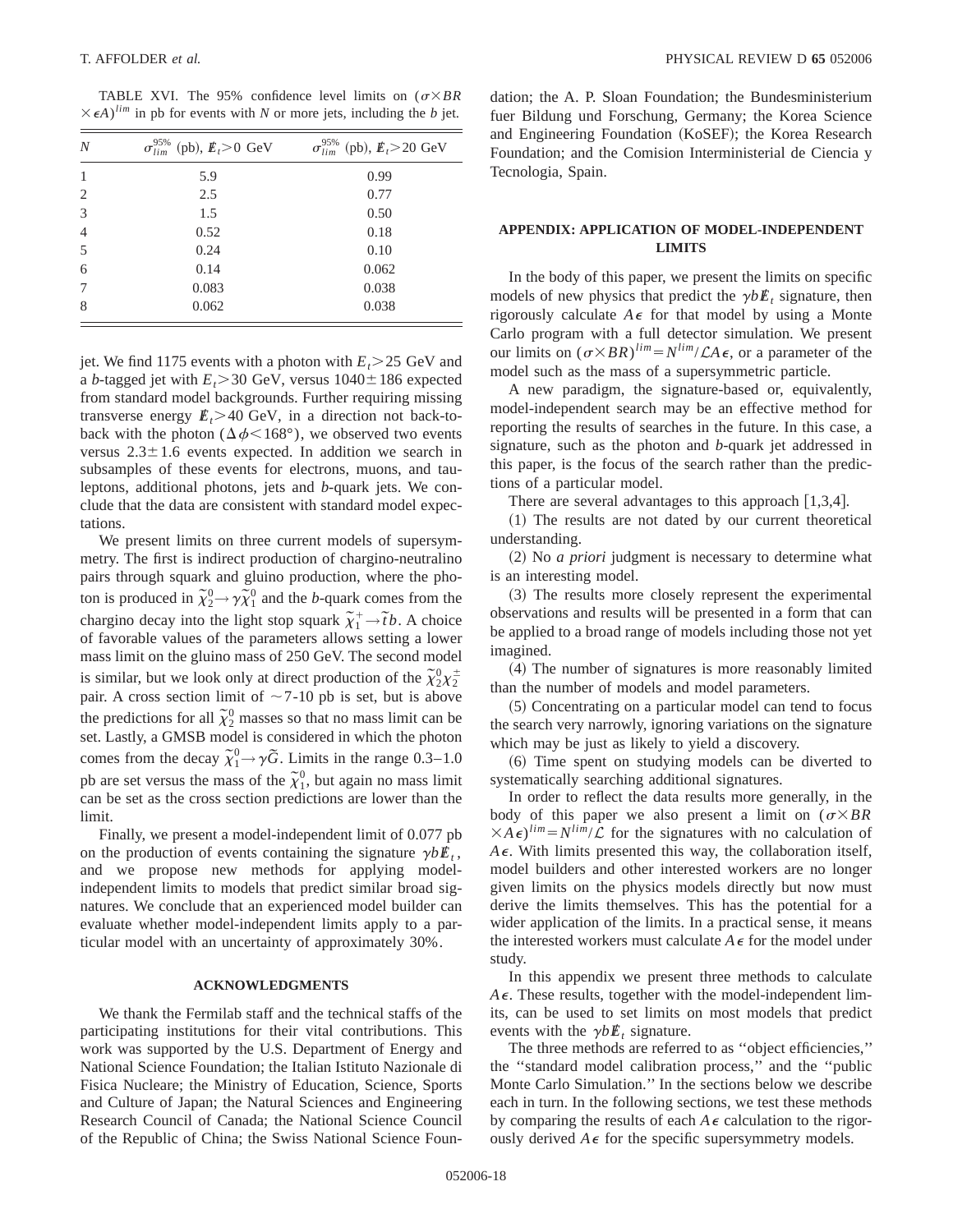The first method for deriving  $A \epsilon$  to use in conjunction with the model-independent limits is object efficiencies. The person investigating a model would run a Monte Carlo generator and place the acceptance cuts on the output which will determine the acceptance, *A*. The next step would be to apply efficiencies (simple scale factors) for the identification of each object in the signature, such as the photon or the *b*-quark tag. This has the advantage of being very straightforward and the disadvantage that correlations between the objects in the event are not accounted for. For example, a model with many jets would tend to have a lower efficiency for the photon isolation requirement than a model with few jets and this effect would not be reflected in this estimate of the efficiency.

Using a sample of  $Z \rightarrow e^+e^-$  events to measure the efficiencies of the global event cuts, we find the  $z < 60$  cm cut is 92% efficient. The probability of finding no energy out-oftime is 98%. In this case the total global efficiency would be the product of these two efficiencies. In the discussion below, the efficiency of the identification of each object is often listed as efficiencies of several separate steps which should be multiplied to find the total efficiency.

We can also use  $Z \rightarrow e^+e^-$  events to measure the efficiency of the photon identification cuts. One electron from the *Z* is required to fire the trigger, but the second electron is unbiased with respect to the trigger. In addition the *Z* peak indicates the number of true physics events, ideal for measuring efficiencies. Which *Z* electron is required to pass which set of cuts (trigger or offline) must be effectively randomized to avoid correlations between the two sets of cuts. Requiring the cluster to be far from the boundary of the active area in the calorimeters is  $73%$  efficient [31]. The trigger is 91% efficient, the identification cuts are 86% and the isolation requirement is 77% efficient.

For the *b*-quark efficiency we use a 70% probability that the jets from the event are contained in the SVX. (This would be 64% if the global event vertex was not already required to have  $z < 60$  cm.) We add a 90% probability that the jet was taggable (containing two reconstructed tracks in the SVX, passing  $p_t$  cuts) and apply the published [32] tagging probability as a function of the jet  $E_t$  which can be summarized as

0 for 
$$
E_t
$$
 < 18 GeV

$$
0.35 + 0.00277 \cdot E_t
$$
 for  $18 \le E_t \le 72$  GeV

0.6 for 
$$
E_t
$$
>72 GeV.

The missing  $E_t$  is found as the vector sum of the noninteracting particles in the event. As long as the missing  $E_t$  is large, the resolution on the  $E_t$  should not greatly effect the efficiency.

In Sec. IV C we searched the events in the  $\gamma b$  sample for additional leptons; here we present approximate object efficiencies for those cuts. These requirements and their efficiencies are borrowed from top-quark analyses  $[11,12]$  as a representative selection for high- $E_t$  leptons. The efficiencies quoted here are measured in those contexts and therefore they are approximations in a search for new physics. In particular, the isolation efficiency is likely to be dependent on the production model. For example, if a model of new physics contained no jets, then the isolation efficiency is likely to be greater than that measured in top-quark events which contain several jets on average.

For the electron search we require  $E_t > 25$  GeV and  $|\eta|$  $\leq$  1.0. Given that an electron, as reported in the output of the Monte Carlo generator, passes these acceptance cuts, the probability that the electron strikes the calorimeter well away from any uninstrumented region is 87%, the probability to pass identification cuts is 80%, and to pass isolation cuts is approximately  $87\%$  [31].

For muons we require  $p_t > 25$  GeV and  $|\eta| < 1.0$ . Given that the muon, as reported in the output of the Monte Carlo generator, passes these cuts, the fiducial acceptance of the muon detectors is 48%. Once the muon is accepted, the probability to pass identification cuts is 91%, and to pass isolation cuts is approximately 81%.

Tau leptons are identified only in their one- and threeprong hadronic decays which have a branching ratio of 65%. (Tau semileptonic decays can contribute to the electron and muon searches.) We require that the calorimeter cluster has  $E_t$  25 GeV and  $|\eta|$  < 1.2 and the object is not consistent with an electron or muon. Given that the  $\tau$  decays to a oneor three-prong hadronic decay mode and passes the  $E_t$  and  $\eta$ requirements, the probability that the tau passes identification and isolation cuts is approximately 57%.

In Sec. IX D we apply these object efficiencies to the supersymmetry models and compare the results of the rigorously derived efficiency to test the accuracy of the results.

#### **2. Standard model calibration process**

The second method for determining  $A \in \mathfrak{g}$  for a model is the standard model process or efficiency model. In this method we select a simple physics model that produces the signature. The model is purely for the purpose of transmitting information about  $A \in S$  so it does not have any connection to a model of new physics. Since it may be considered a calibration model, it does not have to be tuned and will not become dated. The interested model builder runs a Monte Carlo simulation of the new physics and places acceptance cuts on the output, determining *A*, the same as the first step in the object efficiencies method. This result is then multiplied by the value of  $\epsilon$  which is taken to be the same as the value of  $\epsilon$  which we report here for the standard model process.

We have adopted *WW* production as our efficiency model. One *W* is required to decay to  $e\nu$  and we replace the electron with a photon before the detector simulation. The second *W* is forced to decay to *bu*, so the combination yields the signature  $\gamma bE_t$ . Since some efficiencies may be dependent on the  $E_t$  of the objects in the event, we will vary the "*W*" mass to present this effect. A model builder would then choose the efficiency that most closely matches the mass scale of the new physics models.

The  $A \in$  for this model is found using the same methods as used for the models of supersymmetry. From the difference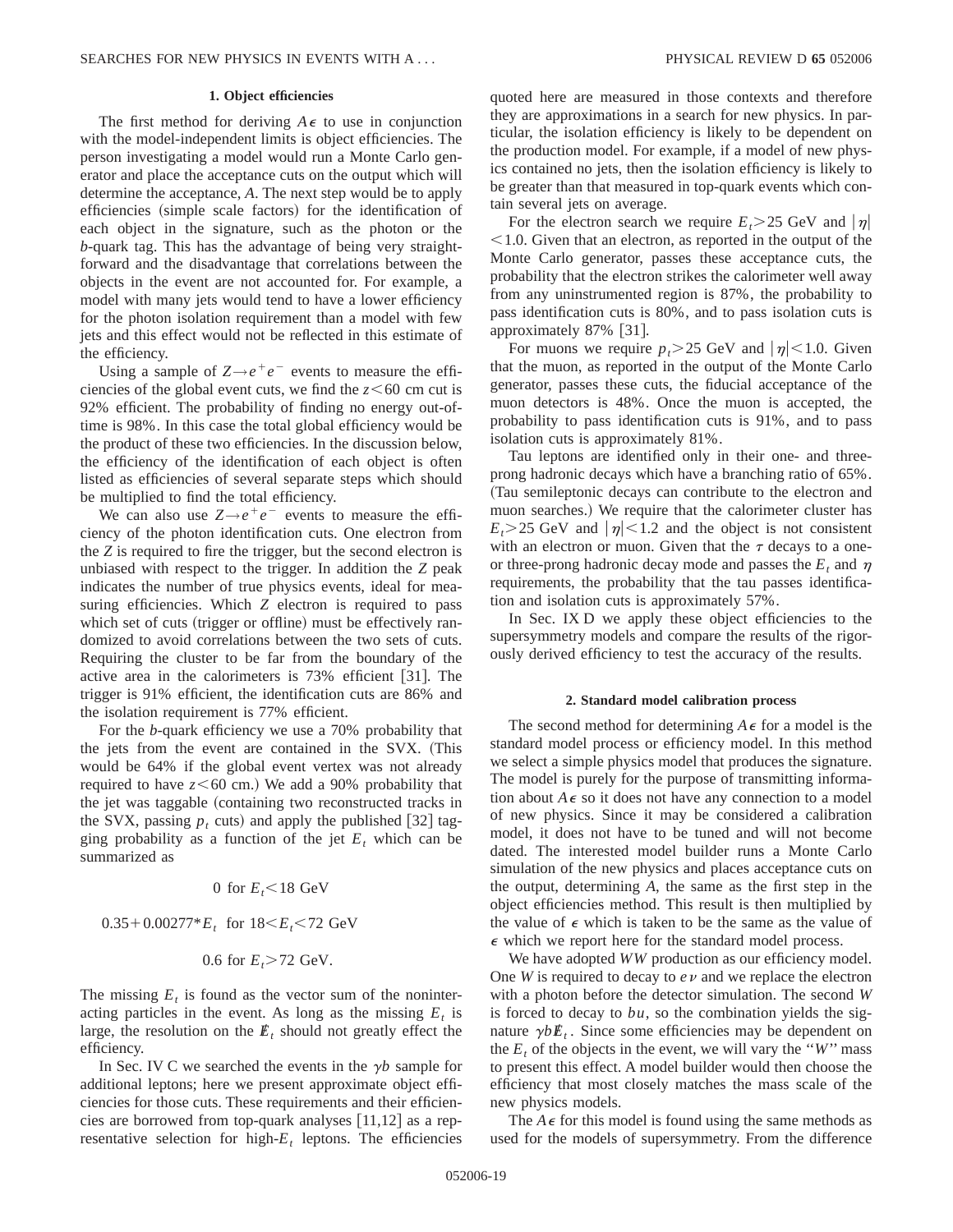| $M_W$            | 75 GeV | $100 \text{ GeV}$ | $125 \text{ GeV}$ | $150 \text{ GeV}$ | $175 \text{ GeV}$ |
|------------------|--------|-------------------|-------------------|-------------------|-------------------|
| $\epsilon A$ (%) | 0.85   | 2.56              | 4.86              | 6.98              | 8.12              |
| $\epsilon$ (%)   | 11.8   | 10.7              | 13.9              | 15.4              | 16.5              |

TABLE XVII. Summary of the efficiencies found for the values of the *W* mass used in the *WW* calibration model versus the value of the ''*W*'' mass.

in the observed efficiencies in Monte Carlo and data *Z*  $\rightarrow$ *ee* samples, we use a 14% uncertainty on the efficiency of the photon identification and isolation. We use 9% for the *b*-tagging efficiency uncertainty. The parton distribution function we use is CTEQ4L. Comparing this efficiency to those obtained with the MRSD0' and GRV-94LO parton distribution functions, we find a standard deviation of 5%. Turning off initial- and final-state radiation increases the efficiency by 2% and 23%, respectively, and we take half these numbers as the systematic uncertainty. Varying the jet energy scale by 10% causes the efficiency to change by 6%. We use a 4% uncertainty for the luminosity. In quadrature, the total systematic is 22%. Table XVII summarizes the results.

In Sec. IX D we apply this method of calculating  $A \in \mathfrak{t}$ the supersymmetry models and compare to the results of the rigorously derived efficiency to test the accuracy of the results.

## **3. A public Monte Carlo program**

A Monte Carlo event generator followed by a detector simulation is the usual method for determining the efficiency of a model of new physics. However, there is usually considerable detailed knowledge required to run the simulation programs correctly so it is not practical to allow any interested person access to it. But if the simulation is greatly simplified while still approximating the full program, it could become usable for any worker in the field. The model-builder then only has to run this simple Monte Carlo program to determine  $A \epsilon$ .

An example of this kind of detector simulation, called SHW, was developed for the Fermilab Run II SUSY/Higgs Workshop [33]. Generated particles are traced to a calorimeter and energy deposited according to a simple fractional acceptance and Gaussian resolution. A list of tracks is also created according to a simple efficiency and resolution model, and similarly for muon identification. The calorimeter energy is clustered to find jets. Electromagnetic clusters, together with requirements on isolation and tracking, form electron and photon objects. The tagging of *b*-quarks is done with a simple, parametrized efficiency. At points where object identification efficiencies would occur, such as a  $\chi^2$  cut on an electron shower profile, the appropriate number of candidates are rejected to create the inefficiency. The result is a simple list of objects that are reconstructed for each event. This method of determining efficiencies addresses the largest concern not addressed in the previous methods—the correlation of the characteristics of jets in the model with isolation requirements. We note that a highly parametrized Monte Carlo program has obvious limitations.

We have used the SHW program to compute efficiencies for the three models considered above. Since the program is tuned to provide the approximate efficiency of the Run II detector, we made a few minor changes to reflect the Run I detector. In particular, we changed the photon fiducial efficiency from 85% to 73% and the offline efficiency from 85% to 60%. We reduced the SVX acceptance along the *z* axis from 60 cm to 31 cm. Finally, we removed soft lepton *b* tagging and added a 90% efficiency for the global event cuts.

In the next section we use the public Monte Carlo program to calculate  $A \in$  for the supersymmetry models and compare the results to the rigorously derived efficiency to test the accuracy of the public Monte Carlo program.

## **4. Tests of the model-independent efficiency methods**

In the body of this paper we have provided rigorous limits on several variations of three supersymmetry physics models that produce the signature of  $\gamma bE_t$ . In this section we apply the model-independent efficiency methods to the supersymmetry models. We can then compare the results with the rigorous limits to evaluate how effective it is to apply the model-independent limits to real physics models.

In most cases we need to distinguish between acceptance and efficiency. Acceptance, indicated by *A*, we define as the probability for generated Monte Carlo objects to pass all geometric and  $E_t$  cuts. For the  $\gamma bE_t$  signature, with  $E_t$  defined as the vector sum of neutrinos and lightest supersymmetric particle (LSP's), the cuts defining the acceptance of the signature are listed in Table XVIII.

Table XIX and Fig. 12 list the results. The columns marked *R* are the efficiency times acceptance done rigorously, divided by the the same found using each of the model-independent methods. The difference of this ratio from 1.0 one is a measure of the accuracy of the approximate methods compared to the rigorous method.

## **5. Conclusions from tests**

There are several notable effects apparent immediately from Table XIX and Fig. 12. The first is that the comparison of efficiencies for one model point fares especially poorly. This occurs when the branching ratio for the model is very small  $(2\%)$ . When the events do not contain many real photons and *b* quarks, the small number of objects misidentified as photons and *b* quarks becomes important. For example, jets may pass photon cuts and *c* quarks may be *b* tagged. When this occurs, the full simulation will be more efficient than a method which specifically requires that the Monte Carlo generate an isolated photon or *b* quark in order to accept the event. This is true of the object efficiencies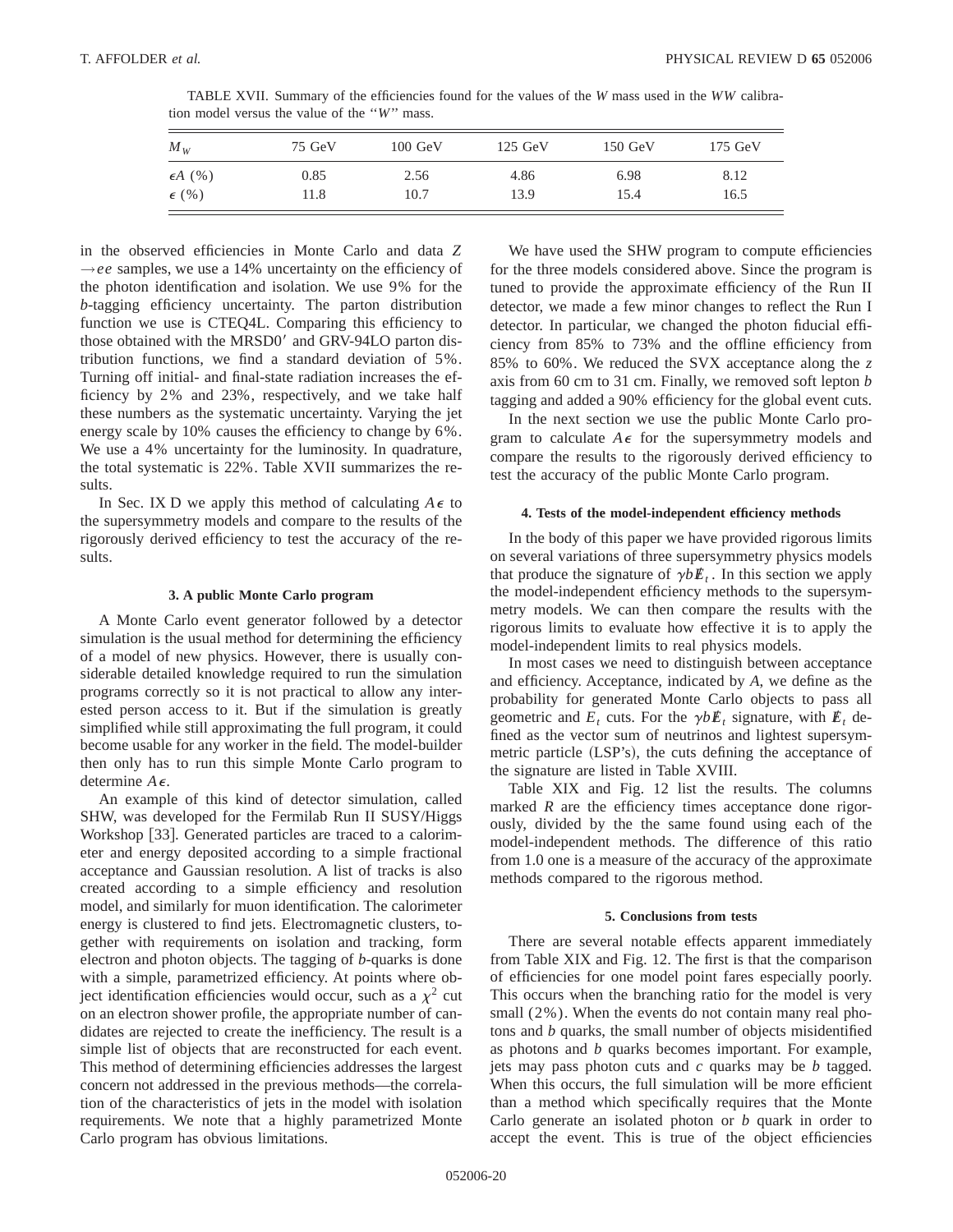TABLE XVIII. The list of requirements on the output of a Monte Carlo generator which define the acceptance of a signature, *A*. The requirements on the photon and *b*-quark jet above the double line are common to all signatures in this paper. When missing  $E_t$  is required, as in all the supersymmetry searches and the tests of model-independent methods, both  $\mathbf{E}_t > 40$  GeV and  $\Delta \phi(\gamma - \mathbf{E}_t)$  $168°$  are required. The  $E_t$  requirement is removed and other requirements are added to make specific subsamples.

| $\gamma$<br><i>b</i> quark    | $E_{i}$ > 25 GeV<br>$E > 30$ GeV                                                | $ \eta $ < 1.0<br>$ \eta $ $<$ 2.0 |
|-------------------------------|---------------------------------------------------------------------------------|------------------------------------|
|                               | Additional signatures                                                           |                                    |
| $\Sigma p_i(\nu, \text{LSP})$ | $\mathbf{E}_{t} > 40$ GeV, $\Delta \phi(\gamma - \mathbf{E}_{t}) < 168^{\circ}$ |                                    |
| $\ell$                        | $E > 25$ GeV                                                                    | $ \eta $ < 1.0                     |
| $\mu$                         | $E_r > 25$ GeV                                                                  | $ \eta $ < 1.0                     |
|                               | $E_{1} > 25$ GeV                                                                | $ \eta $ < 1.2                     |
| second $\gamma$               | $E_{1} > 25$ GeV                                                                | $ \eta $ < 1.0                     |
| second <i>b</i>               | $E > 30$ GeV                                                                    | $ \eta $ $<$ 2.0                   |
| <b>Jets</b>                   | $E_{t} > 15$ GeV                                                                | $ \eta $ < 2.0                     |

method and the efficiency model method. We note that the public Monte Carlo method does allow misidentification and so it does not show this large mismatch. We can conclude that when the branching ratios are small, the public Monte Carlo method is vastly superior to the others.

In the object efficiency method, the acceptance of the signature is computed by running the Monte Carlo simulation without a detector simulation. As each object in the signature is identified and passes acceptance cuts, the individual object efficiencies are multiplied. These object efficiencies which may or may not be  $E_t$  or  $\eta$  dependent, are listed in Sec. IX A. In this test, these efficiencies are typically well matched to the rigorously derived efficiencies. The average of  $R_{obj}$  over all models except the first is  $0.88 \pm 0.21$ , where



FIG. 12. The ratio of the efficiencies obtained with the full detector simulation to those obtained with the model-independent methods. The *x* axis is the row number from Table XIX.

0.21 is the rms computed with respect to 1.0, the ideal result.

In the efficiency model method, we generate a Monte Carlo model that is not related to a search for new physics but produces the signature of interest. For the signature of  $\gamma bE_t$ , we generated  $WW \rightarrow (\gamma \nu)(b\mu)$ . The efficiency model results are also optimistic, the average is a ratio of 0.74  $\pm$  0.35 where again the uncertainty is actually the rms with 1.0, the ideal result. We found that the difficulty of applying this method was in choosing the mass scale. For example, we chose to match the "*W*" mass to the  $\tilde{\chi}_2^{\pm}$  mass in the direct production of the  $\tilde{\chi}_2^0 \rightarrow \gamma \tilde{\chi}_1^0$  model. However, the photon comes from a secondary decay and the effect of the LSP mass compared to the massless neutrino causes the  $E_t$  of the

TABLE XIX. The results of comparing the methods of calculating  $A \epsilon$  using the model-independent methods and the rigorously derived *A*e. Each row is a variation of a model of supersymmetry as indicated by the label in the first column and the mass of a supersymmetric particle listed in column two  $(GeV)$ . The column labeled A is the acceptance of the model in % and the next column is the rigorously derived *A* $\epsilon$ . The columns labeled with *R* are the ratios of the rigorously derived *A* $\epsilon$  to *A* $\epsilon$  found using the model-independent method indicated.

| Model                                                          | $M_{s}$ | BR $(\% )$ | $\boldsymbol{A}$ | $A \cdot \epsilon$ | $R_{obj}$ | $R_{WW}$ | $R_{SHW}$ |
|----------------------------------------------------------------|---------|------------|------------------|--------------------|-----------|----------|-----------|
|                                                                | 130     | 3          | 65.0             | 27.50              | 2.79      | 3.03     | 1.07      |
| <b>GMSB</b>                                                    | 147     | 20         | 49.8             | 7.45               | 0.91      | 1.00     | 0.70      |
| $M_s = M_{\tilde{\chi}^{\pm}_1}$                               | 170     | 23         | 51.7             | 8.35               | 0.97      | 1.00     | 0.87      |
|                                                                | 186     | 18         | 54.7             | 11.44              | 1.26      | 1.22     | 1.11      |
|                                                                | 185     | 30         | 17.0             | 1.97               | 0.91      | 0.68     | 0.48      |
| $\widetilde{\chi}^0_2 \rightarrow \gamma \widetilde{\chi}^0_1$ | 210     | 30         | 22.0             | 2.98               | 1.04      | 0.73     | 0.90      |
| $\tilde{q}, \tilde{g}$ production                              | 235     | 30         | 24.0             | 3.23               | 1.01      | 0.68     | 0.90      |
| $M_s = M_{\tilde{g}}$                                          | 260     | 30         | 24.5             | 2.69               | 0.82      | 0.52     | 0.75      |
|                                                                | 285     | 30         | 19.7             | 2.16               | 0.84      | 0.48     | 0.72      |
|                                                                | 110     | 100        | 13.5             | 0.93               | 0.54      | 0.54     | 0.59      |
| $\widetilde{\chi}^0_2 \rightarrow \gamma \widetilde{\chi}^0_1$ | 130     | 100        | 12.6             | 1.41               | 0.88      | 0.80     | 0.87      |
| $\tilde{q}, \tilde{g}$ production                              | 140     | 100        | 14.8             | 1.29               | 0.68      | 0.60     | 0.66      |
| $M_s = M_{\tilde{\chi}_2^{\pm}}$                               | 150     | 100        | 13.7             | 1.34               | 0.77      | 0.65     | 0.78      |
|                                                                | 170     | 100        | 11.5             | 1.27               | 0.85      | 0.68     | 0.65      |